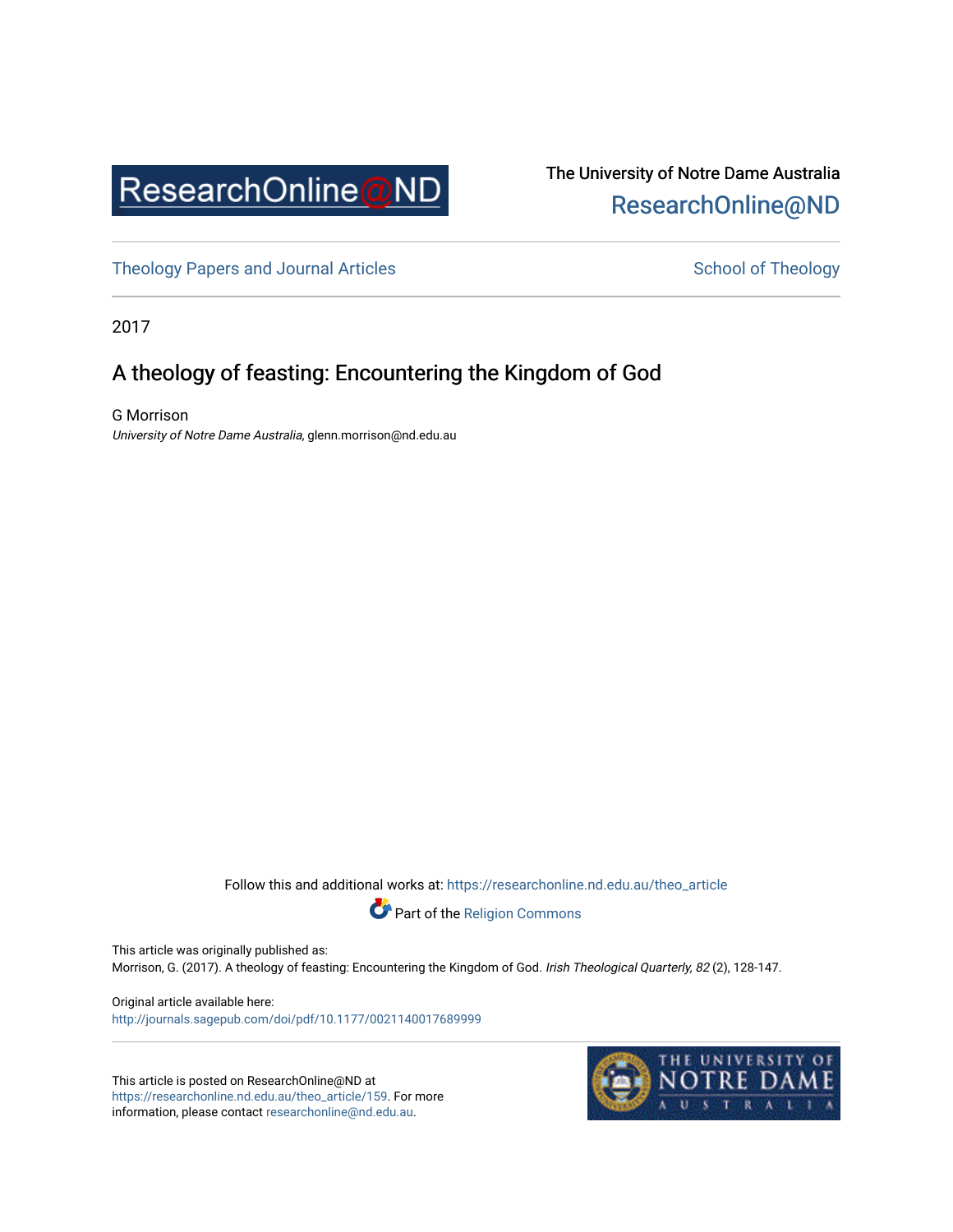This is the author's version of an article published in the *Irish Theological Quarterly* in May 2017, available online at <http://journals.sagepub.com/doi/pdf/10.1177/0021140017689999>

Morrison, G. (2017) A theology of feasting: Encountering the Kingdom of God. *Irish Theological Quarterly, 82*(2), 128-147. doi[: 0.1177/0021140017689999](https://doi-org.ipacez.nd.edu.au/10.1177/0021140017689999)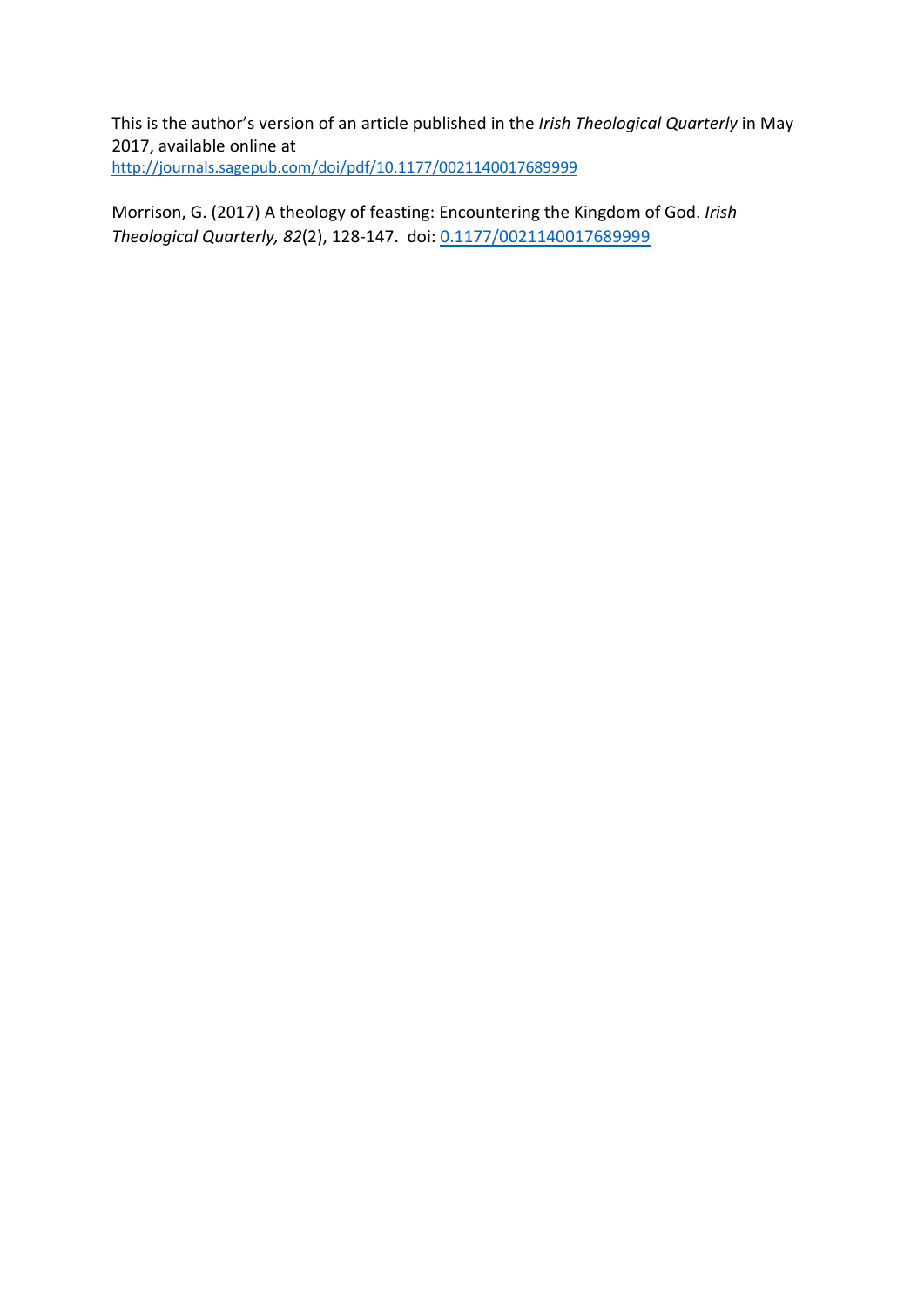### **A Theology of Feasting: Encountering the Kingdom of God**

### Glenn Morrison

The University of Notre Dame Australia, Fremantle

### **Abstract**

Central to a theology of feasting is the nearness and newness of the Kingdom of God. Engaging Levinas' philosophy, this article develops a theology of feasting to portray the intimacy of encountering the risen Christ's word of goodness, mercy and joy in the poor one's face. Such intimacy relates the joy of being children of God, seeking to know the Father's forgiveness and prophetic call not to forget 'the least of these who are members of my family' (Mat 25:40), namely, "the poor, the crippled, the blind and the lame" (Lk 14:3), chosen by God to feast in the Kingdom of God. In the small goodness of being-for-the-other, especially for those on the margins of society, a theology of feasting signifies the hope for Parousia and the resounding of a theological and creative imagination of faith.

## **Keywords**

Children of God, eschatology, feasting, Kingdom of God, Levinas, Parousia

Feasting, in all its hospitality and intimacy, entails a joyful and hopeful outpouring of sharing and celebrating. In the abundance of joy and hope amidst the sufferings of life, feasting celebrates what is so central to human life, namely compassion, goodness and love. Guiding the concept of feasting into a theological domain offers an opportunity to pursue the meaning of Jesus' proclamation of the nearness and newness of the Kingdom of God. Relating the sense of the 'salvation of selves' to 'being called to the feast of the Kingdom of God,' David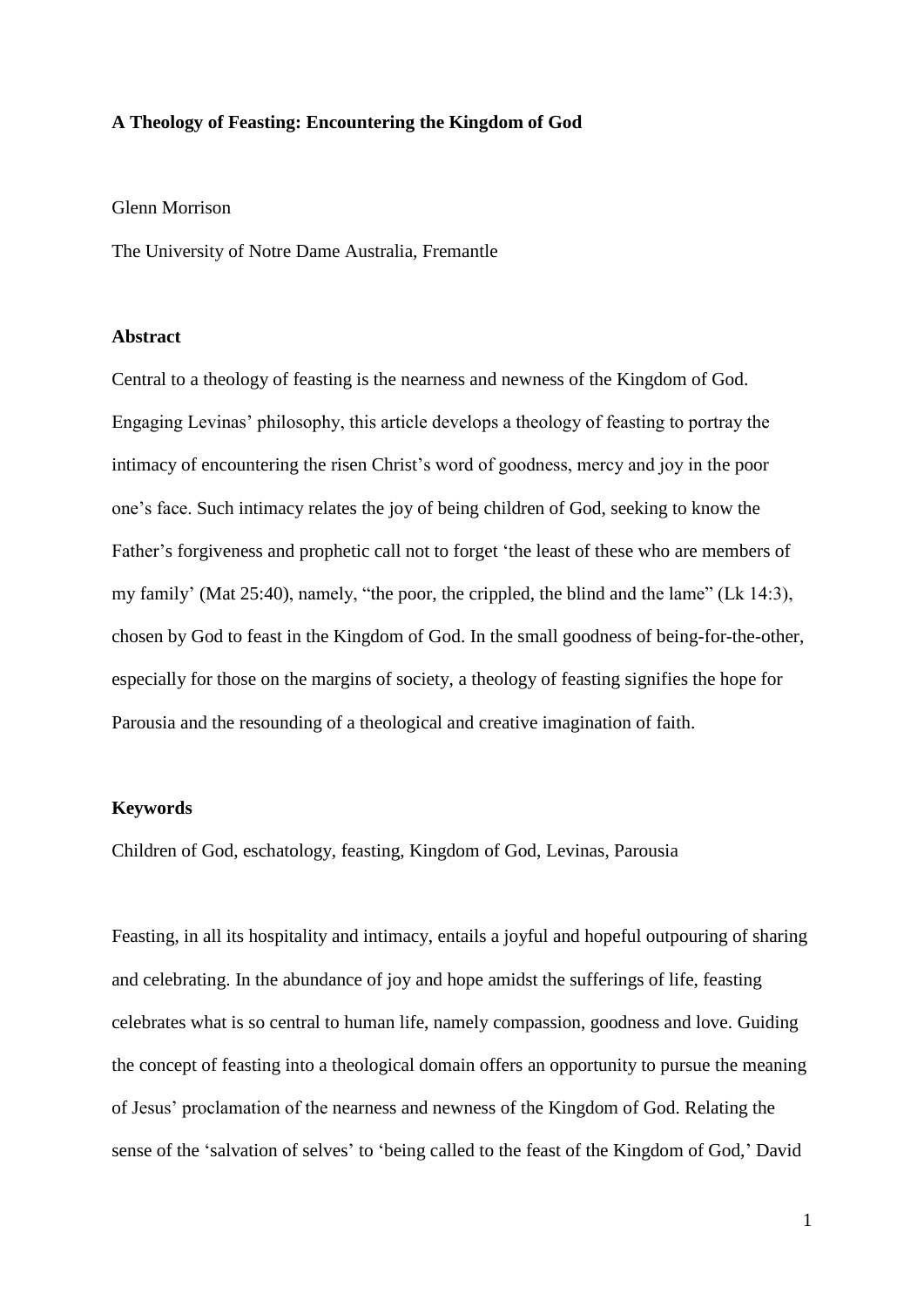Ford has found a way to communicate 'the themes of joy and responsibility' in feasting.<sup>1</sup> To this end he uses a variety of lenses to bring out the sense of feasting: 'the joy of the saints', aesthetics, ethics, metaphysics, hermeneutics, spirituality, art and poetry.<sup>2</sup> Outlining 'The spirituality of feasting', for example, Ford presents a central theme of his book: 'For this study, Christian vocation can be summed up as being called to the feast of the Kingdom of God'.<sup>3</sup> Moreover applying the self's Christian vocation theologically, Ford relates that, 'Salvation seen through the figure of feasting suggests an eschatology of selfhood'. <sup>4</sup> A key thread throughout his study has also been the presence of Emmanuel Levinas' philosophy, which adds a more pertinent, piercing and radical engagement with theology, emphasising, for instance, the danger of 'totality'<sup>5</sup> contaminating theology.

<sup>&</sup>lt;sup>1</sup> David Ford, Self and Salvation: Being Transformed (Cambridge: Cambridge University Press, 1999), 272.

 $2$  These themes are found in Chapter 11 (the final chapter) of Ford's book entitled,

<sup>&</sup>quot;Feasting". See Ford, *Self and Salvation*, 266-281.

<sup>3</sup> Ford, *Self and Salvation*, 280.

<sup>4</sup> Ibid., 267.

<sup>&</sup>lt;sup>5</sup> Ibid., 271. Utilising Levinas' point about the danger of totality of being in theology in relation to developing a 'metaphysics of feasting,' Ford states that '… the feast can enact the union of substitutionary joy in the joy of others with substitutionary responsibility'. Hence, in a metaphysics of feasting, the feast enacts the joy of compassion for the other, and becomes a safeguard against egoistical, impersonal, and self-interested ways of being.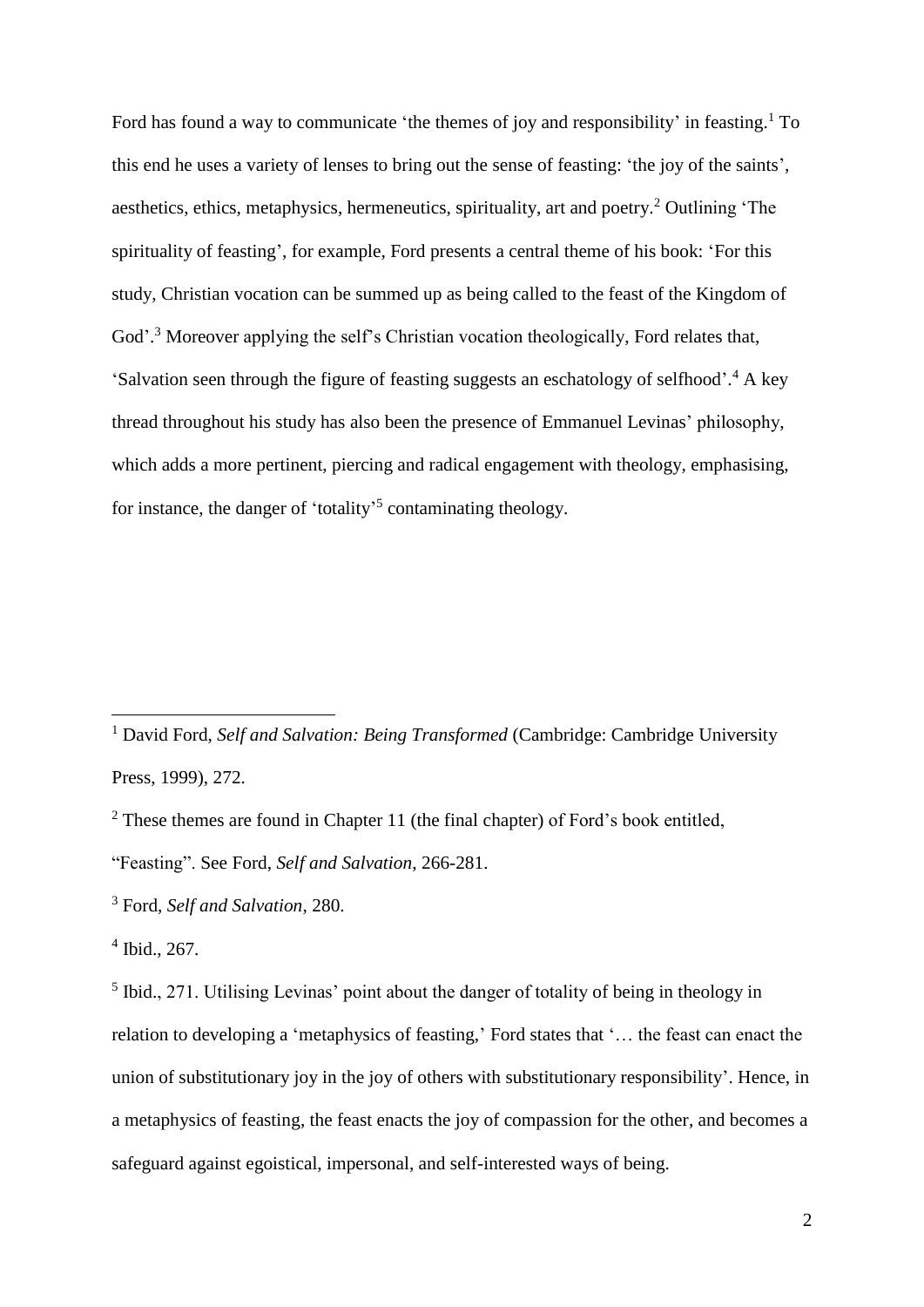Ford's inspiring and creative articulation of feasting, testifying 'to the abundant generosity of God,<sup>'6</sup> has provided an impetus to further develop a theology of feasting in the hope of encountering the Kingdom of God. Guiding the threads of this paper's theology of feasting, Levinas' philosophy will also be pressed into service. Ford himself had set out to apply 'the form of an appropriation of and dialogue with the thought of Emmanuel Levinas,<sup>7</sup> as a means to find a number of practical contexts which ultimately go beyond the boundaries of Levinas, particularly in the concept of feasting. Nonetheless, engaging Levinas for the benefit of Christian theology will ultimately be one that asks Christian theology to deepen its sense of ethics as 'both first philosophy and first theology',<sup>8</sup> that is to say, to continue the dialogical

6 Ibid., 269.

1

<sup>8</sup> Michael Purcell, *Levinas and Theology* (Cambridge: Cambridge University Press, 2006), 156. By developing the language of alterity and transcendence, Levinas' philosophy underlines the sense that 'ethics is an optics' or, in speaking of the 'ethical' or 'structure of exteriority', Levinas asserts, 'Morality is not a branch of philosophy, but first philosophy'. We can suggest that Levinas' sense of 'ethics as philosophy' signifies the ethical transcendence of the Infinite, God, putting the conscience into question to be responsible for the other. See Seán Hand (ed.), 'Introduction' in The Levinas Reader (Oxford: Basil Blackwell, 1989), 5. Levinas will also go as far to characterise such ethical transcendence in terms of holiness and even as ethics as first theology: 'Holiness thus shows itself as an irreducible possibility of the human and God: being called by man. An original ethical event which would also be first theology. Thus ethics … is the original awakening of an I responsible for the other …'. See Jill Robbins (ed.), 'The Awakening of the I' in *Is It* 

<sup>7</sup> Ford, *Self and Salvation*, 30.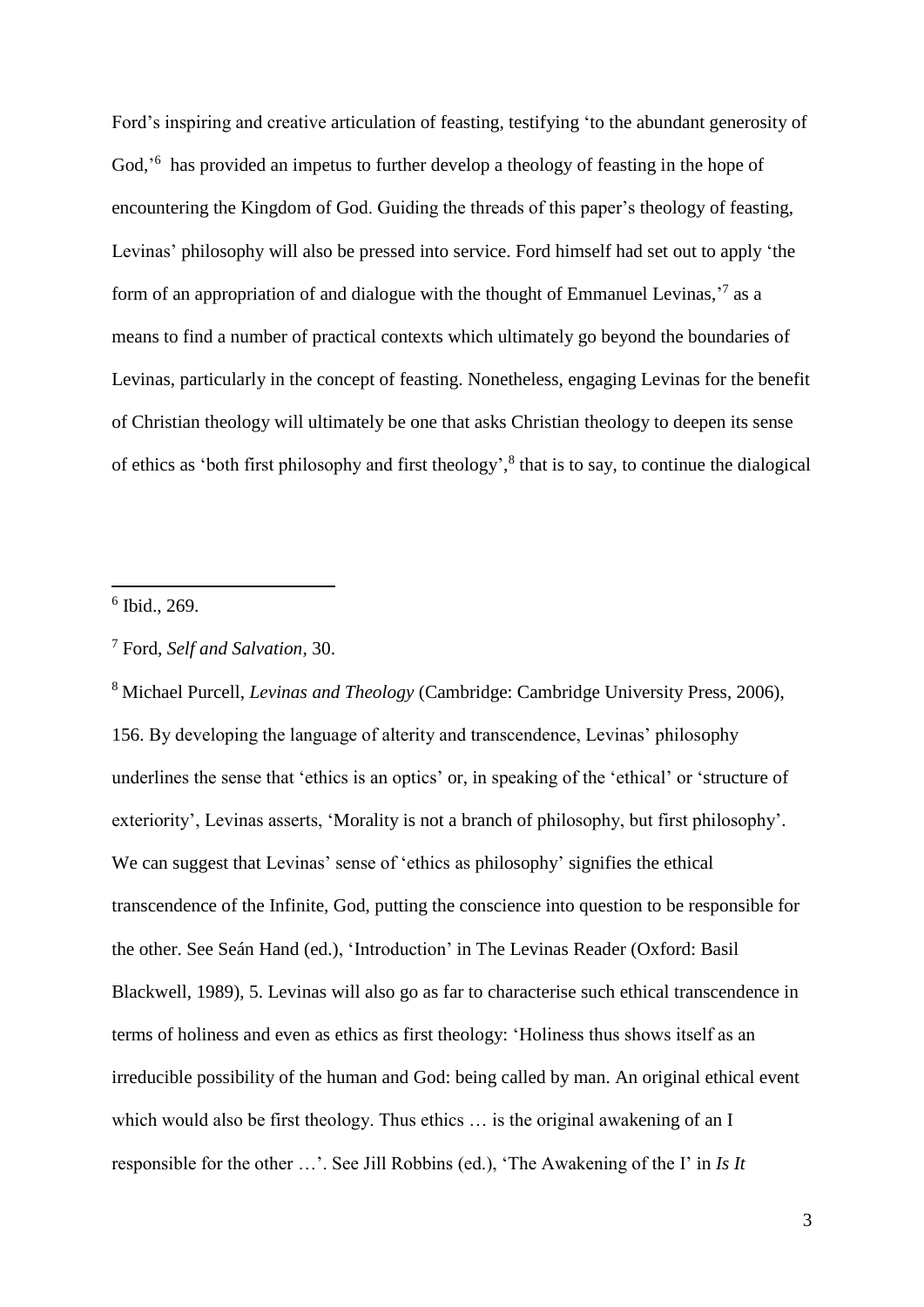tradition of bringing philosophy and theology together,<sup>9</sup> and hence, for the aim of the article, to situate a theology of feasting on the horizon of 'ethical metaphysics'; to responsibility for the other, the poor one, whose face unveils the word of God and puts our conscience into question.

Levinasian scholars, such as Edith Wyschogrod and Jeffrey Bloechel,<sup>10</sup> have characterised Levinas' philosophy as 'ethical metaphysics'. According to Wyschogrod, 'The prime objective of Levinas' work has been to develop a metaphysics upon ethical foundations by showing man's being in the world to be moral being'.<sup>11</sup> In fact, according to Bloechel, Levinas brings both terms, ethics and metaphysics, together in *Totality and Infinity* as means to give ethics/metaphysics precedence over ontology.<sup>12</sup> In the following quote, Levinas infers that the relation with the other is defined more by intersubjectivity rather than the objectivity of knowledge and its underlying ontological state of egoistical freedom that removes oneself from the other's freedom ('the strangeness of the Other'). Levinas writes:

*Righteous To Be: Interviews with Emmanuel Levinas* (Stanford CA: Stanford University Press, 2001), 182.

<sup>9</sup> Purcell, *Levinas and Theology*, 156.

<sup>10</sup> See Edith Wyschogrod, *Emmanuel Levinas: The Problem of Ethical Metaphysics* (Fordham University Press, 2000), 102-103, 228 and Jeffrey Bloechel, *Liturgy of the Neighbor: Emmanuel Levinas and the Religion of Responsibility* (Pennsylvania PA: Duquesne University Press, 2000), 71, 297-8.

<sup>11</sup> Wyschogrod, *Emmanuel Levinas*, 228.

<sup>12</sup> Bloechel, *Liturgy of the Neighbor*, 71.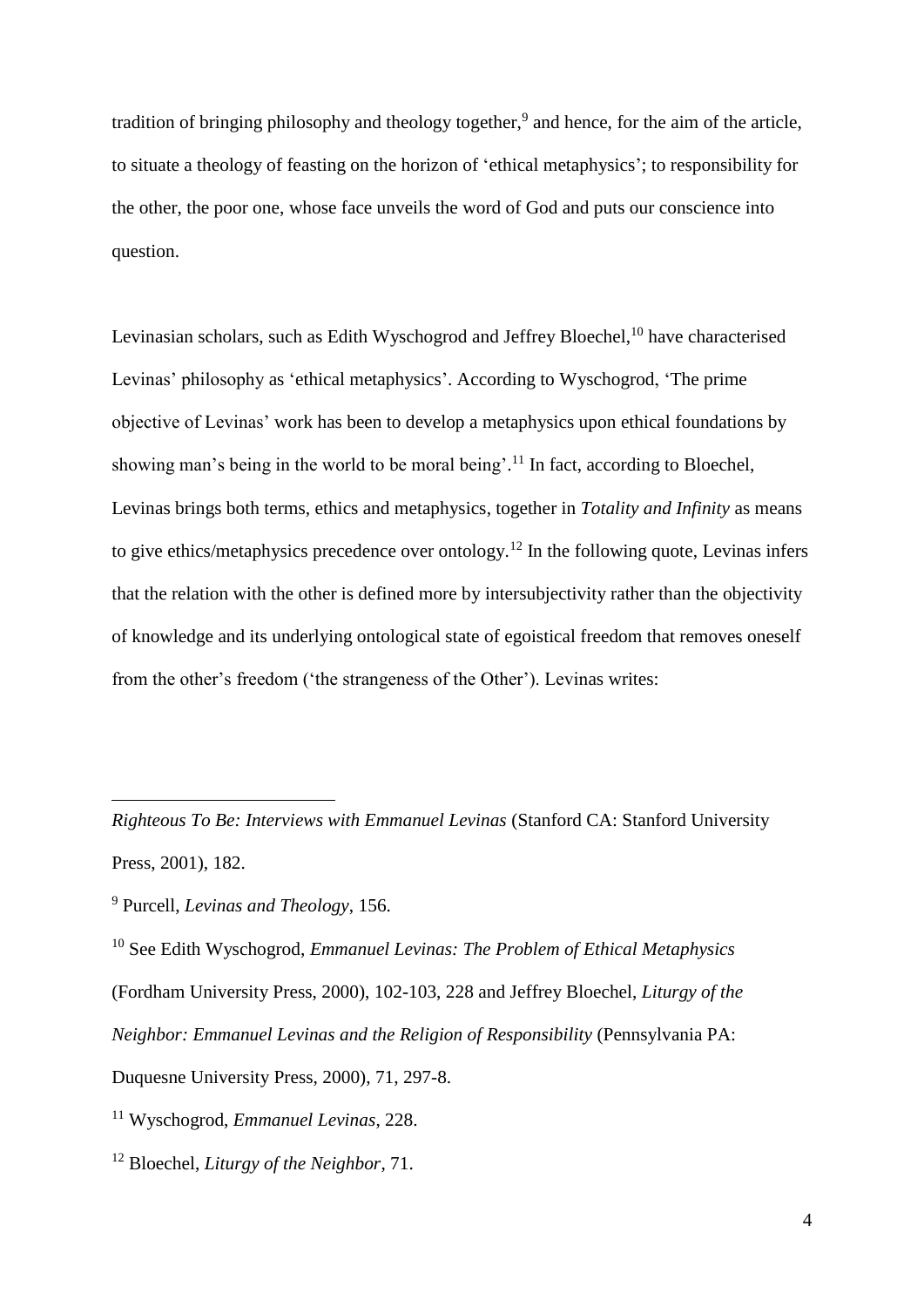The strangeness of the Other, his irreducibility to the I, to my thoughts and my possessions, is precisely accomplished as a calling into question of my spontaneity, as ethics. Metaphysics, transcendence, the welcoming of the other by the same, of the Other by me, is concretely produced as the calling into question of the same by the other, that is, as the ethics that accomplishes the critical essence of knowledge.<sup>13</sup>

Later, Levinas' ethical metaphysics, focusing on the inter-human face-to-face relation, will be developed further through the notion of the 'non-phenomenology of the face' which he also characterises, for example, as the 'signification beyond being', or the maternity of God - the gestation of responsibility, of being merciful to our neighbour.<sup>14</sup>

The essay will now draw out the theological concepts of feasting and the Kingdom of God, and then discuss the following five key areas pertinent to a theology of feasting: (i) encountering Jesus' intimate presence; (ii) becoming Children of God; (iii) waiting for Parousia; (iv) fellowship with the poor; and (v) developing a theological imagination of faith. These five areas in themselves portray a tasting of God's word, or a savouring of the risen Christ's presence in the neighbour's face. This is to say, in the other's face and countenance,

<sup>13</sup> Emmanuel Levinas, *Totality and Infinity: An Essay on Exteriority*, translated by Alphonso Lingis (Pittsburgh PA: Duquesne University Press, 1996), 43.

<sup>14</sup> See Emmanuel Levinas, *Otherwise than Being or Beyond Essence*, translated by Alphonso Lingis (Pittsburgh PA: Duquesne University Press, 1999), 88-91 and Emmanuel Levinas, *Nine Talmudic Readings*, translated by Annette Aronowicz (Bloomington: Indiana University Press, 1994), 183.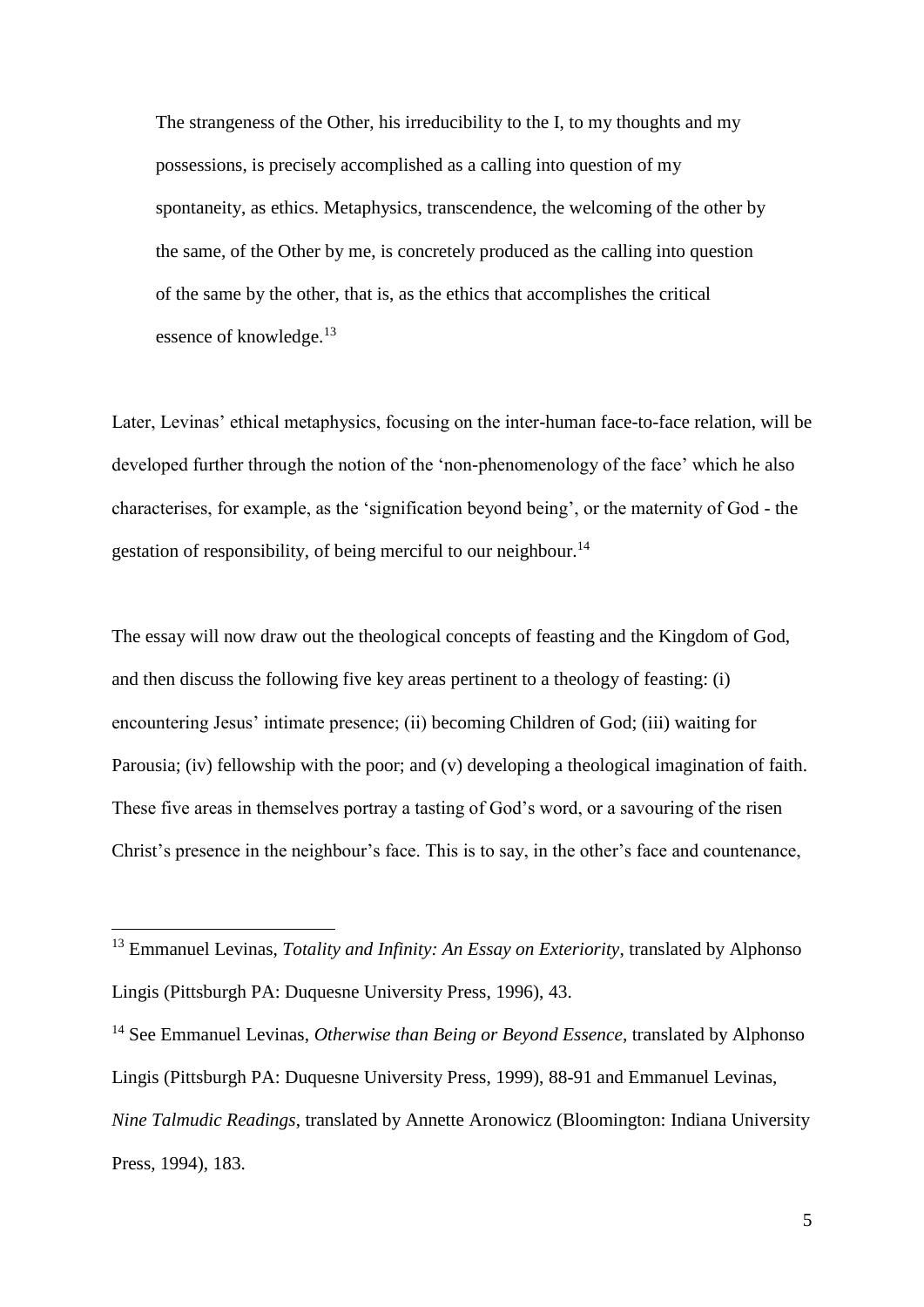we await to hear and encounter the intimacy of the risen Christ's word inviting us to feast at his table in the Kingdom of God.

### **Feasting and the Kingdom of God**

A theology of feasting represents the fundamental and innate capacity of the human person to seek communion with Christ in the hope of encountering the Kingdom of God. The intimate relation with Christ is central to guiding human existence into a humble and ever open form of faith; a 'boundless self-surrender', <sup>15</sup> as Balthasar suggests. For the more personal faith learns 'such obedient willingness ('I always do what is pleasing to him', Jn 8:29)<sup>'16</sup> from Christ, the more the relational dimension of the Father's kingdom aims to spontaneously surprise everyday consciousness. Jesus himself utilised the image of the feast ('banquet' or 'great dinner') to convey the coming of the Kingdom of God in a radical way (Lk 14:15- 24/Mt 22:1-14 and Lk 15:11-24).<sup>17</sup> In the parable of the wedding feast, the invited guests refuse to attend (Mt 22:3; Lk 15:18). On the other hand, feasting at the Lord's table in the Kingdom of Heaven 'is open to the least expected'. <sup>18</sup> We could well imagine that the goodness of inviting the 'the poor, the crippled, the blind and the lame' in Luke 14:21 becomes just as significant as the dignity of wearing a white garment at the feast (Matt 22:11-

<u>.</u>

<sup>15</sup> Hans Urs von Balthasar, translated by Erasmo Leiva-Merikakis, *The Glory of the Lord: A Theological Aesthetics. Volume I: Seeing The Form* (San Francisco: Ignatius Press, 1999), 191.

<sup>16</sup> Balthasar, *The Glory of the Lord, Vol. I*, 191.

<sup>17</sup> Alister E. McGrath, *Christian Spirituality* (Oxford: Blackwell, 2000), 88.

<sup>18</sup> Miguel Pérez Fernández, 'Rabbinic Texts In The Exegesis Of The New Testament,' *The Review Of Rabbinic Judaism* 7 (Jan 2004): 113.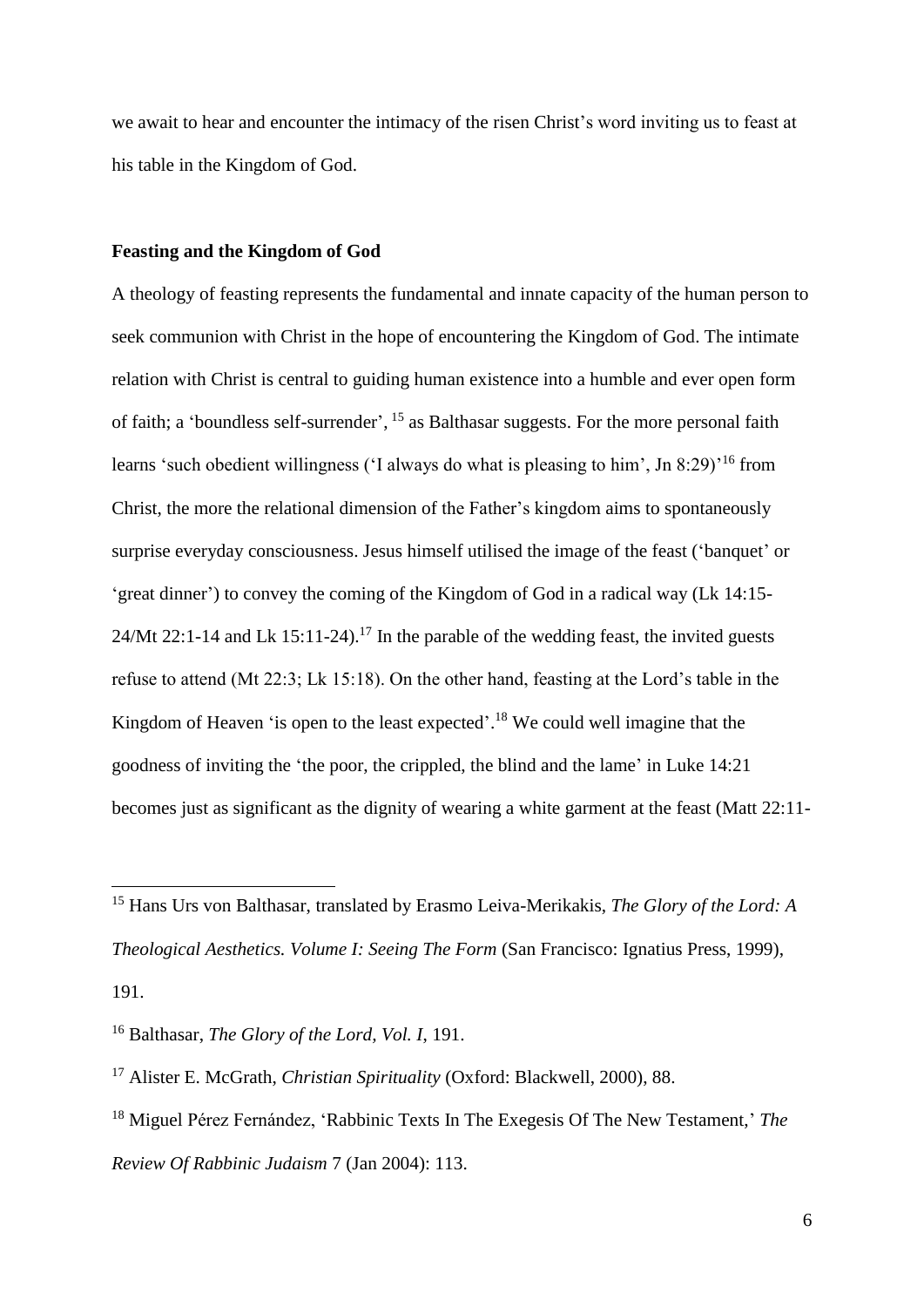14). A theology of feasting further gives hope for a radical, even shocking, encounter of the Kingdom of God, to be, like the 'the poor, the crippled, the blind and the lame', willing and spontaneous to accept the invitation to "a great dinner" (Lk 14:16), or like the prodigal son, eager and hopeful to return to his Father's home as a poor one, a hired hand (Lk 15:19).

Evoking joy, mercy, hope and love, the Kingdom of God comes alive into a fabric of encounters, particularly in the 'small goodness'<sup>19</sup> of inviting the poor ones 'in the roads and lanes' to the wedding feast (Lk 14:15-24). A small goodness can go a long way because it unveils our unique responsibility in the here and now. Roger Burggraeve explains that Levinas' concept of the 'small goodness' implies the very transcendence of all social systems and acts as 'the lever to lift and shake up the [social] system so that it can become more humane'.<sup>20</sup> From the 'boundless self-surrender' to God's will, we are led towards a 'humane' understanding of the meaning of Christ's 'covenant-fidelity towards  $God<sup>21</sup>$ : to hear and respond to the silent cries of our neighbour. The more a theology of feasting elicits Christ proclaiming the nearness and newness of the Father's Kingdom, the more the Spirit might lead us to journey into another's life with a vigilant and spontaneous small goodness of affection and concern.

<sup>19</sup> Emmanuel Levinas, 'The Other, Utopia and Justice' in *Entre Nous: Thinking-of-the-Other*, translated by Michael B. Smith and Barbara Harshav (New York: Columbia University Press, 1998), 230.

<sup>20</sup> Roger Burggraeve, 'Responsible for the Responsibility of the Other,' *Presencing EPIS:*

*A Scientific Journal of Applied Phenomenology & Psychoanalysis* vol.1 (2013): 21.

<sup>21</sup> Balthasar, *The Glory of the Lord, Vol. I*, 191.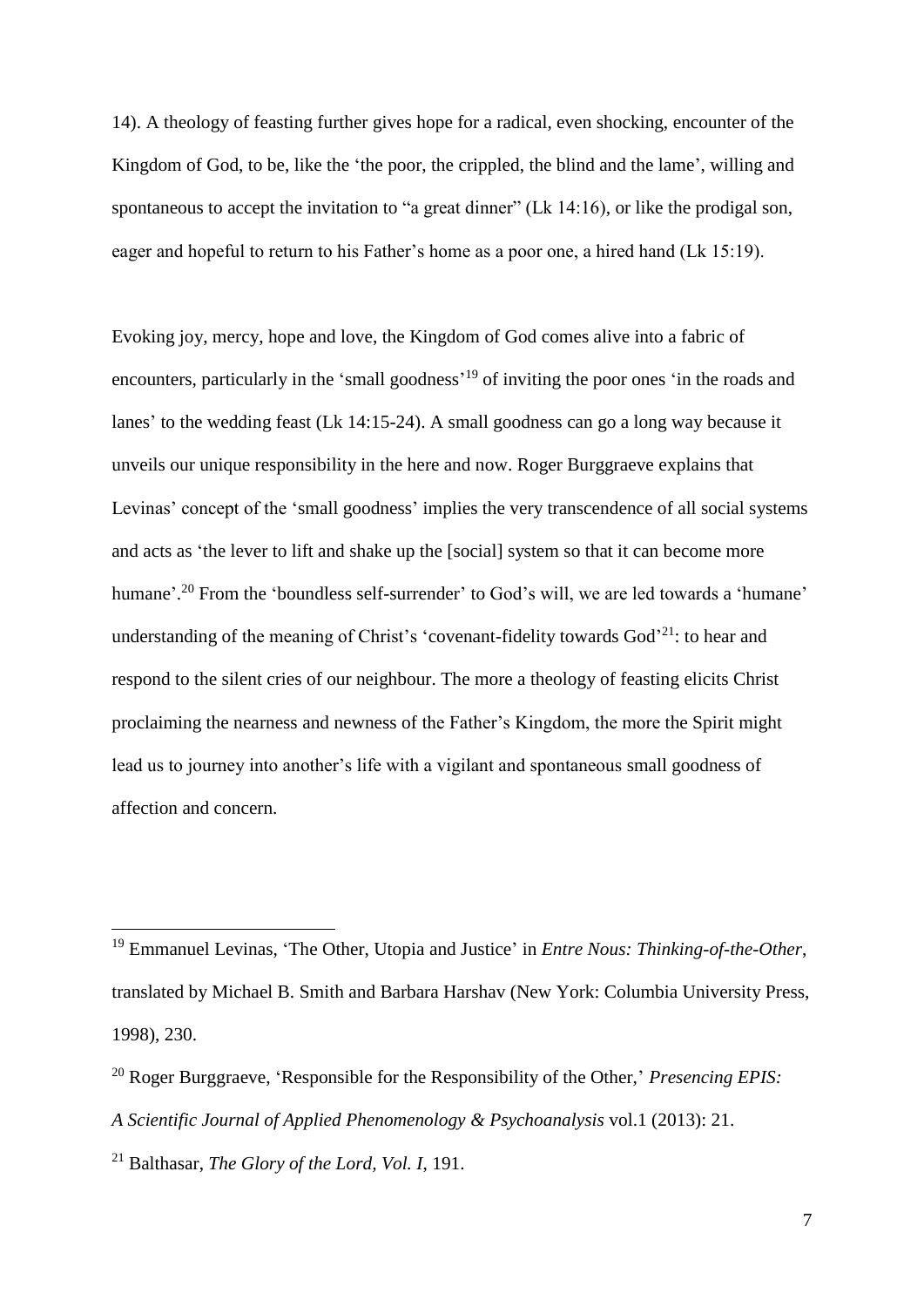The surprise of being touched with affection or concern can soon transform into the gentleness of being loved.<sup>22</sup> Here, we take a step towards a horizon of infinite possibilities of 'the service of love'<sup>23</sup> where the risen Christ becomes the archetypal form of a 'boundless surrender' to the good. A theology of feasting is rooted in the small goodness of spontaneous acts of service. The spontaneity of service touches upon the 'wisdom of love',<sup>24</sup> a creative vitality of a 'boundless-surrender' of faith in God shaped by a vigilant hope to encounter the risen Christ's word on our neighbour's face, the poor one whom God has chosen and invited to feast in the Kingdom of God (Lk 14:21). Altogether, a theology of feasting signifies the wisdom and service of love at the table of the Lord.

The wisdom and service of love can begin, like St. Paul, in a beatitude of the 'meekness and gentleness of Christ' (2 Cor 10:1) before and for the other. Such humility presents a paschal vision of 'the eyes of faith' <sup>25</sup> to behold the Gethsemanes of life as a step of perseverance and hope to encounter 'New Nazareths,<sup>26</sup> the very words of the risen Christ, being born in us,

<u>.</u>

<sup>26</sup> A phrase from Gerard Manley Hopkins' poem, 'The Blessed Virgin Mary Compared To The Air We Breathe'. Gerard Manley Hopkins, *Poems and Prose*, selected with an introduction and notes by W. H. Gardner (Ringwood, Vic: Penguin, 1988), 56. '… Of her flesh he took flesh: He does take fresh and fresh, Though much the mystery how, not flesh but spirit now and makes, O marvellous! New Nazareths in us, Where she shall conceive Him, morning, noon, and eve ...'.

<sup>22</sup> Willard Gaylin, *Feelings: Our Vital Signs* (New York: Harper & Row, 1979), 170-1.

<sup>23</sup> Levinas, *Otherwise than Being*, 162.

<sup>24</sup> Levinas, *Otherwise than Being*, 162.

<sup>25</sup> Balthasar, *The Glory of the Lord, Vol. I*, 191.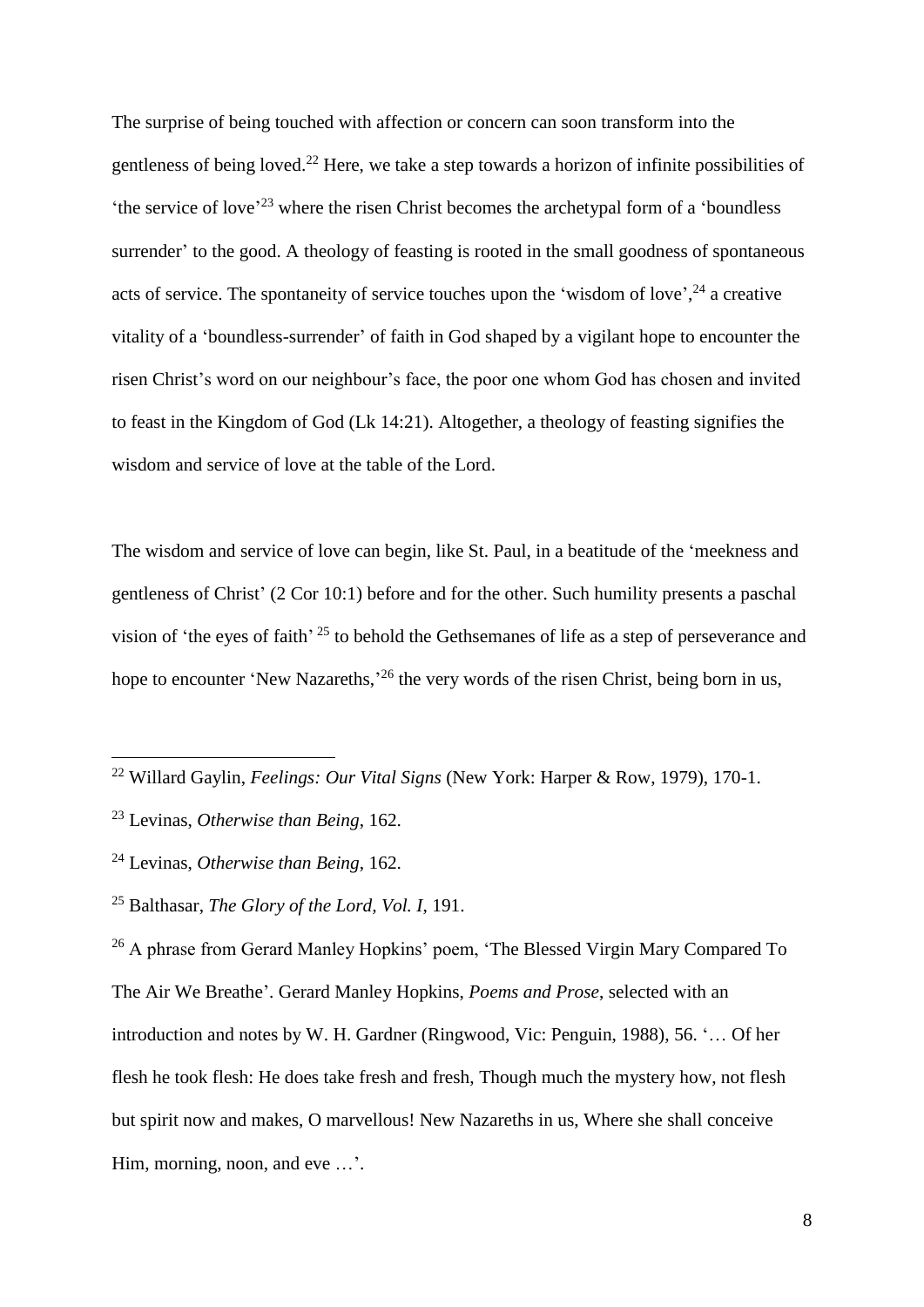proclaiming, 'Feed my lambs … Tend my sheep … Do you love me? …. Follow me' (John 21: 15-17, 19). For, 'Nothing is simpler for man than the act of love'.<sup>27</sup> For Christ to be born into our lives inaugurates the moment 'at a deeper level' to know that we 'are seen by God  $(In 1:46ff; 1 Cor 8:3; 13:12; Gal 4:9; Phil 3:12)<sup>28</sup> In a theology of feasting, this means$ taking on the humility and gentleness of being 'face to face' (2 Cor 10:1) with those on the margins of society ('the poor, the crippled, the blind, and the lame' (Lk 14:21), favoured and chosen to feast at the Lord's table in the kingdom of God.

Gentleness animates humility whilst a small goodness of love orients us towards 'an experience of the eternal':<sup>29</sup> a transforming interpersonal encounter of hearing God's word in the other's face ('the consciousness of having received grace'<sup>30</sup>). Here in this encounter, the service and wisdom of love resounds. Just a small goodness of love is enough for God's word to come to mind in the relation with the other. This is because our relation with others unveils God's true presence, not merely metaphorically, but as a transfiguring and transformative encounter (Matt 25:40) with the risen Christ. By feasting on joy, mercy, hope and love through our relational encounters, God's real presence can be heard. <sup>31</sup> For example, in the

<sup>28</sup> Ibid., 191.

1

<sup>29</sup> Ibid., 237.

<sup>30</sup> Ibid., 238.

<sup>31</sup> Emmanuel Levinas, 'Philosophy, Justice and Love' in *Entre Nous*, 110. Here I am drawing from Levinas' thought where the relation to the other becomes an epiphany of 'a real presence of God'. Levinas writes: 'When I speak to a Christian, I always quote Matthew 25; the relation to God is presented there as a relation to another person. It is not a metaphor: in

<sup>27</sup> Balthasar, *The Glory of the Lord, Vol. I*, 192.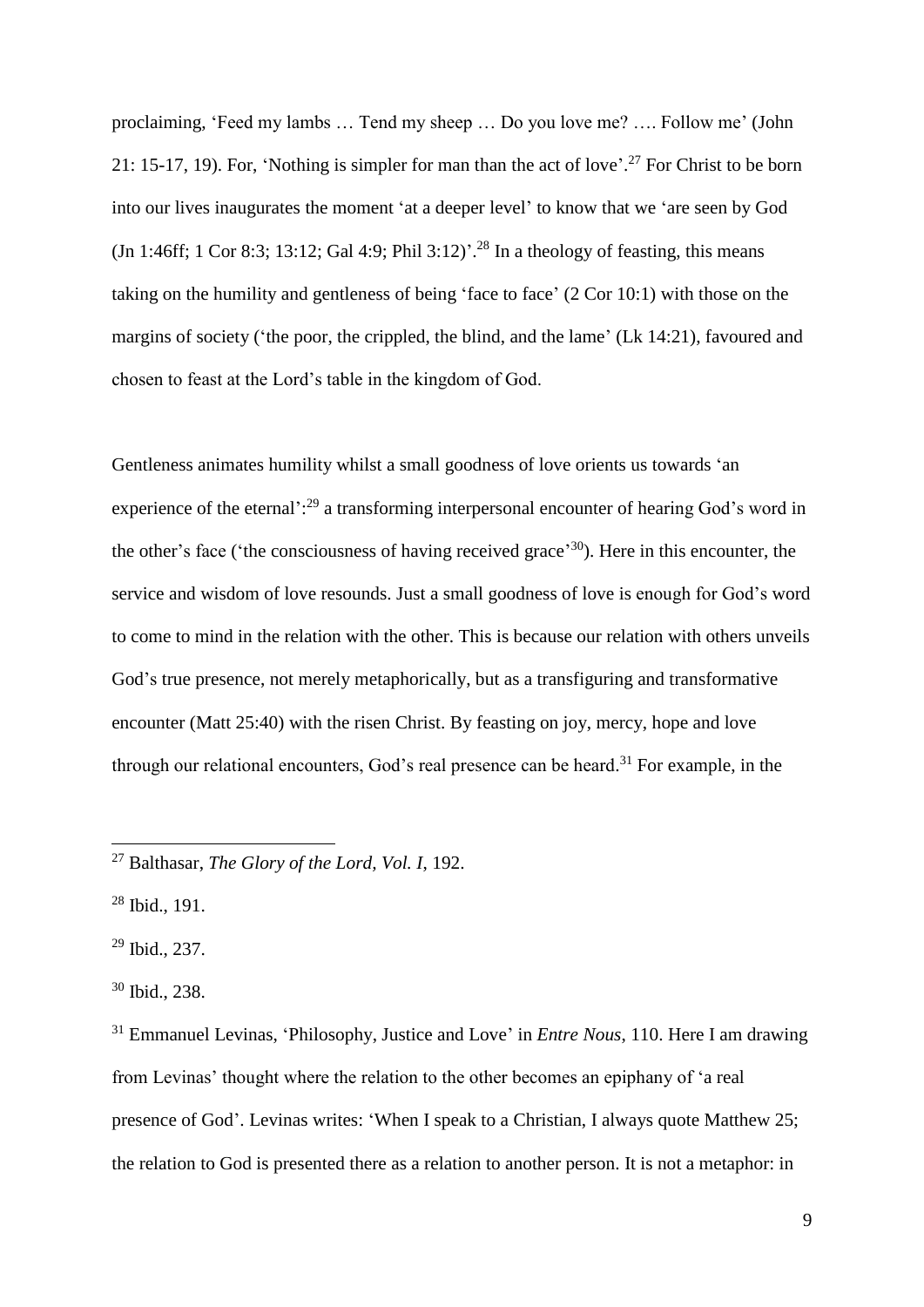face of a refugee, God's cry may be heard: 'Is it nothing to you, all you who pass by? Look and see if there is any sorrow like my sorrow, which was brought upon me, which the Lord inflicted on the day of his fierce anger.' (Lam 1:12) And further, we could well envisage Christ proclaiming: 'But when you give a banquet, invite the poor, the crippled, the lame and the blind. And you will be blessed, because you will be repaid at the resurrection of the righteous' (Lk 14:13-14). The banquet then becomes a place of epiphany 'of coming face to face with the beautiful in distilled form'.<sup>32</sup> 'The really beautiful [the risen Christ's word] shines [comes to mind] from the place where the real has itself acquired form [the other's face], where seductive opposition between illusion and disillusion [self-care] has been transcended'.<sup>33</sup> Hence, the hospitality and intimacy of sharing a meal together underscores the real ('the really beautiful') presence of Jesus in the service of love, proclaiming the Father's blessing to those on the margins of society: 'I will look with favour upon you and make you fruitful and multiply you; and I will maintain my covenant with you' (Lev 26:9).<sup>34</sup>

the other, there is a real presence of God. In my relation to the other, I hear the Word of God. It is not a metaphor; it is not only extremely important, it is literally true. I'm not saying that the other is God, but that in his or her Face I hear the Word of God'.

<sup>32</sup> Balthasar, *The Glory of the Lord, Vol. I*, 239.

 $33$  Ibid.

1

<sup>34</sup> Fernández, 'Rabbinic Texts In The Exegesis Of The New Testament,' 114-116. Fernández compares a parallel Rabbinic parable to Matt 20:1-16, the parable of the workers in the vineyard. The Rabbinic parable on God's election of Israel as the chosen people is a Tannaitic exegesis of Lev 26:15, giving a sense that God proclaiming 'I will be always with you'. The parallel Rabbinic parable offers a fecund background into the possibility of seeing that those on the margins of society are Jesus' 'chosen' people, that is to say, that the poor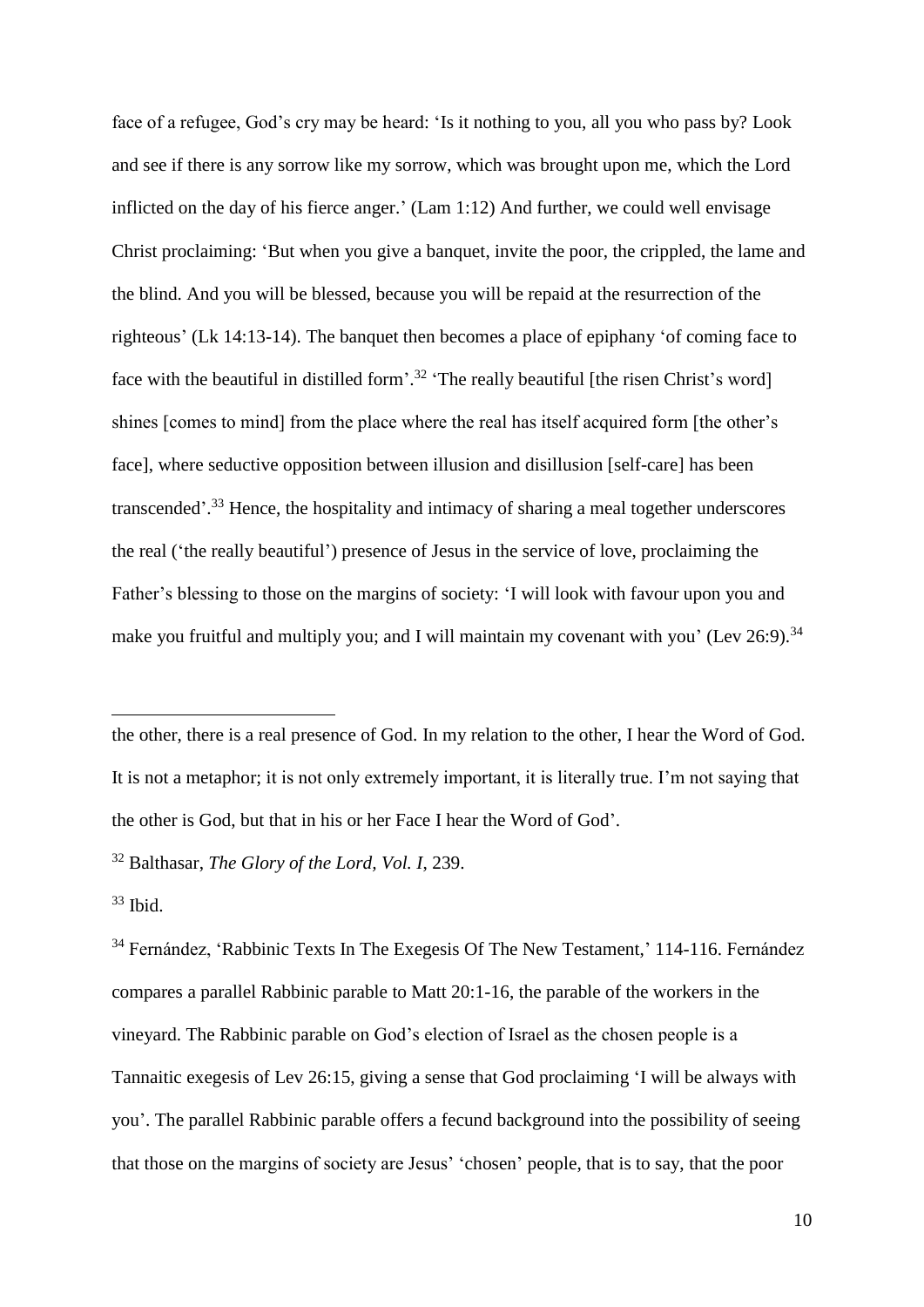To feast then signifies a spiritual poverty (Mt 5:3) and ethical awakening (Mt 5: 7-8) of the service and wisdom of love, namely to hear God's word in the other's face (Mt 25:40); to encounter the risen Christ. By feasting on God's word initiated through exposure to the other's face and suffering, we learn though time to possess a heightened or inspirited degree of listening, hearing, tasting, touching and feeling – 'to recognise the Son as the form of God<sup>35</sup> in the other's face. Our senses then learn to become diachronically sensitive to uncovering the beautiful, real presence of God in the other's face: 'the whole Christ, through the Holy Spirit'. The act of feasting on God's word portrays the phenomenon of the other's face as the opportunity to initiate what is so central to a life of hospitality, intimacy, joy, mercy, hope and love, namely 'transformation into 'the image of Christ (2 Cor 3:18)'.<sup>36</sup>

Feasting invites communion and hope to encounter the glory to come. Feasting further is hope for Parousia, for encountering the Kingdom of God, and sharing the risen Christ's table with the poor one. Feasting is also at once seeking the unadulterated beauty and ancient vintage of listening to God's presence in Eden, and being with Christ in the Garden of Olives. All this is not to presume that feasting is God, but that feasting on God's word underlines a relation of being-for-the-other wherein we taste the joy, mercy, hope and love of the life of Christ. Moreover, feasting is the very creative element of the human spirit as it awaits

have a very special place in the Kingdom of God in world bent on oppression and exploitation.

<sup>35</sup> Balthasar, *The Glory of the Lord, Vol. I*, 240.

<sup>36</sup> Ibid., 242.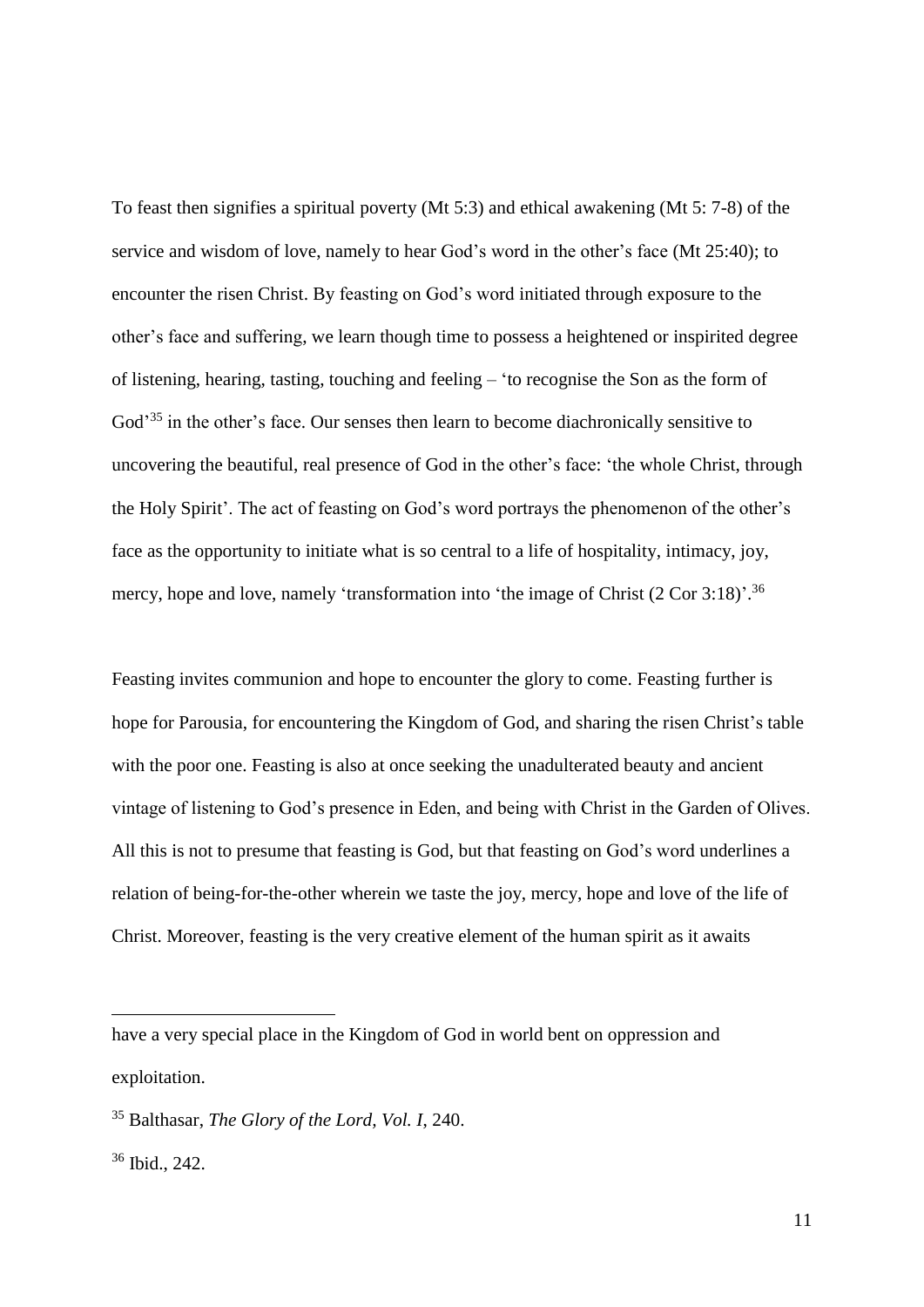Parousia and the Kingdom of God. Hence, feasting comes alive as the spiritual imagination takes form 'in the heart of human wholeness<sup>37</sup> for example through prayer, poetry, writing, storytelling, art and music. All these gifts 'appear rooted in the unity' of Christ's substantial form of 'indivisible truth'.<sup>38</sup> Now let us move forward to engage the first key area of a theology of feasting.

### **Encountering Jesus' Intimate Presence**

The intimacy of encountering Jesus' presence in the other's face translates as a command or even, ordination,<sup>39</sup> of responsibility for the other. As God's word and grace invites us to savour a little goodness of mercy, we learn that freedom remains particularly difficult to give oneself up for the other. This is because that freedom is a responsibility demanding sacrifice and compassion, and moreover, another difficulty, an adoration<sup>40</sup> of the other's fears, outrage, poverty, needs and loneliness.

If feasting is about an 'abundance of food and drink' as much as 'invitation,' and 'celebration and rejoicing,<sup> $41$ </sup> then it has everything to do with the nearness (Matt 4:17, 10:7) and newness (Matt 9:17; Jn 3:3) of the Kingdom of God. One can be sure that the Father's Kingdom is

<u>.</u>

<sup>37</sup> Ibid., 243.

<sup>38</sup> Ibid., 242-3.

<sup>39</sup> Levinas, 'Philosophy, Justice and Love,' 111.

<sup>40</sup> Emmanuel Levinas, 'Loving the Torah More than God' in *Difficult Freedom: Essays on Judaism*, translated by Seán Hand (Baltimore: The John Hopkins University Press, 1990), 145.

<sup>41</sup> McGrath, *Christian Spirituality*, 89.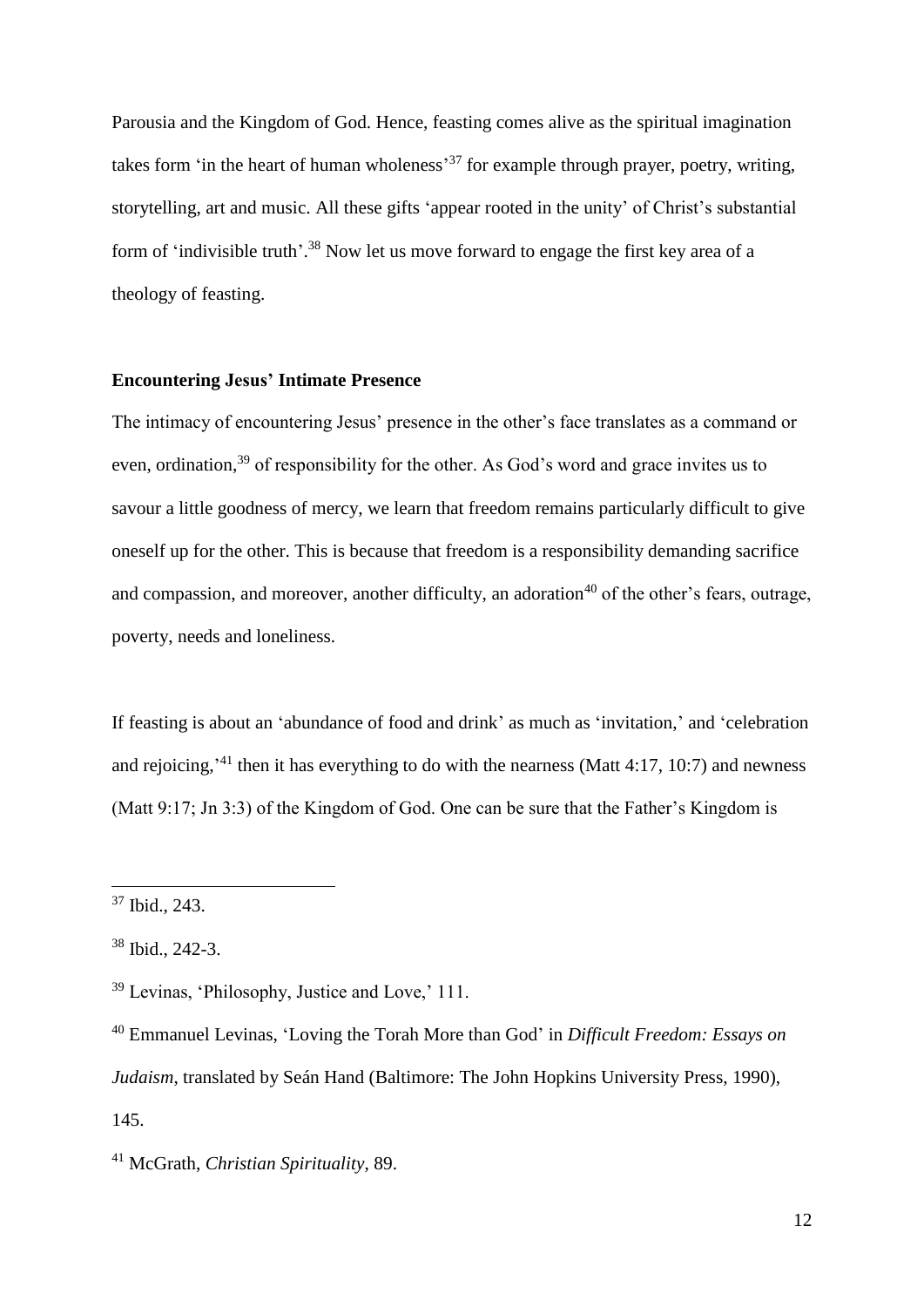going to surprise and shock us with an invitation and feast of love, especially as one brings a repentant heart of faith (cf. Luke 15: 11-32) to the table of the Lord (1 Cor 10:21). Whenever we go out for an invitation, naturally we desire to encounter something new, surprising, entertaining or even creative. We do not wish to receive a patchwork, as it were, of coolness and leftovers, but to enter into a 'worthy' house (Matt 10:13) overflowing with fellowship and generosity. In the parable of the prodigal son, even the younger son could taste a trace of the Father's overflowing goodness and hospitality when recollecting, 'How many of my Father's hired hands have bread enough and to spare …'. (Lk 15:17). It is not merely impulsive that the 'unworthy' son returned to his Father's 'worthy' house; the son knew his Father's home was a place of 'superabundance'<sup>42</sup> to salve his 'emptiness, humiliation and defeat'. 43

Perhaps our own story of journeying to the Lord's table in the Father's Kingdom will neither be too different from the prodigal son's situation nor even from that of the paralysed man in the Synoptic Gospels (cf. Matt 9:2-8; Mk 2:1-12; Lk 5:17-26), whom Jesus forgives as a means of inviting healing. In this latter narrative, Jesus asks the scribes, 'For which is easier, to say, 'Your sins are forgiven,' or to say, 'Stand up and walk'?' (Matt 9:5) We find a rattling insight into encountering Jesus' intimate presence. He does something shocking and surprising to reveal that his Father's love not only heals the outer self (paralysis), but also the inner self (paralysis of the spirit) through forgiveness. So also the younger (prodigal) son encounters the compassionate, rattling love of the father who forgives his squandering of

<sup>42</sup> Ford, *Self and Salvation*, 271.

<sup>43</sup> Henri J. M. Houwen, *The Return of the Prodigal Son: A Story of Homecoming* (DLT: London, 1994), 46.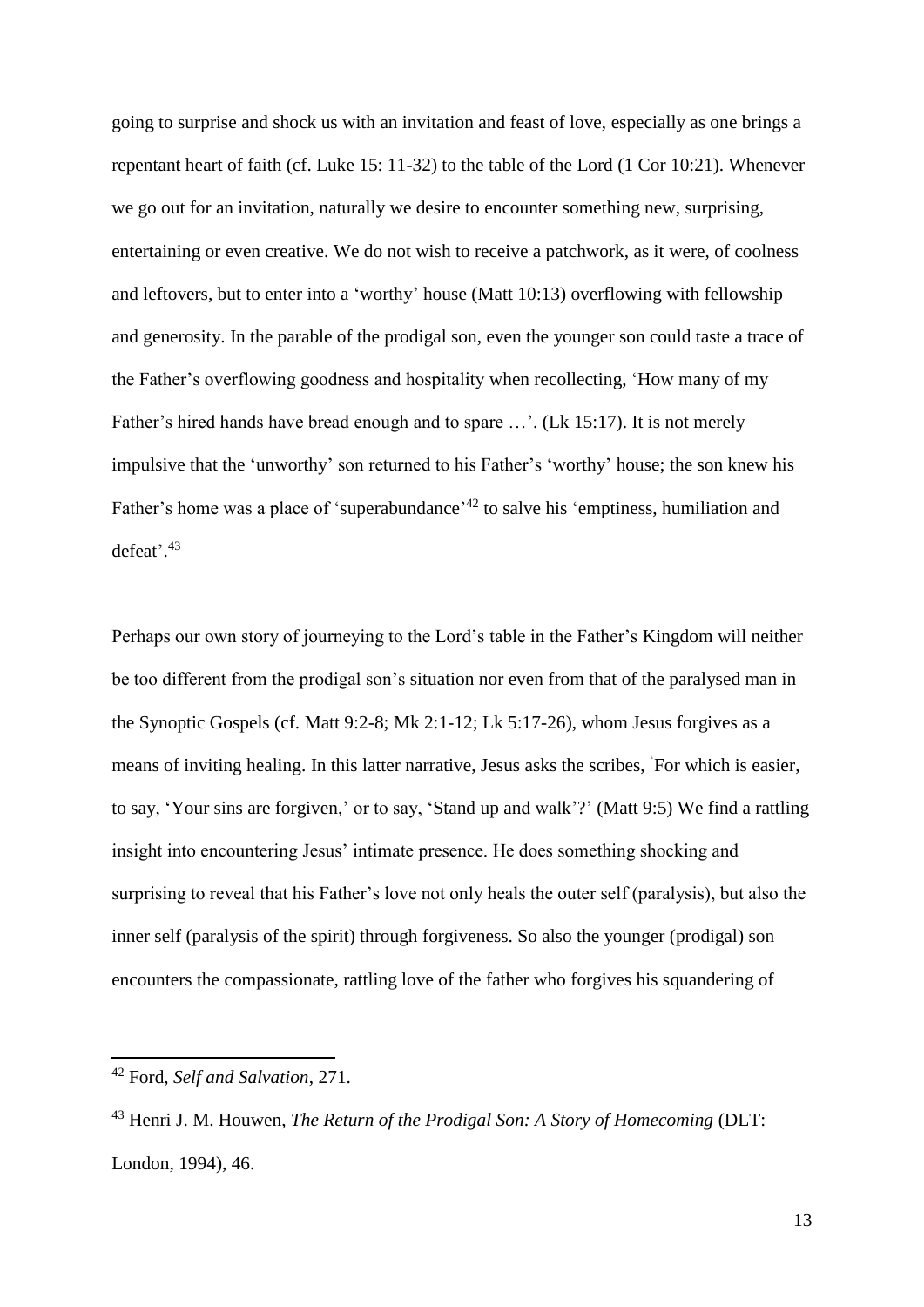wealth and 'dissolute living' (Lk 15:13). We can learn from these two biblical stories that the revelation of Kingdom of God works in a way to shatter our everyday consciousness about personal intimacy. The Kingdom is not about pursuing pleasures; it is otherwise for it is the realm of Jesus' and our Father in heaven. Personal intimacy feasts, as it were, on God's forgiveness, compassion and healing. Moreover, personal intimacy is a springboard for a newness and proximity of joy to come to mind and recharge the spirit.

Jesus' proclamation of the Kingdom of God gives a straightforward insight into the importance of joy of personal intimacy. What makes the Kingdom of God new or near is simply Jesus' presence and ministry (Lk 4:43). Both healing and mercy underline Jesus' personal character of forging intimate relations as he raises up the lost and broken, to 'Cure the sick, raise the dead, cleanse the lepers, cast out demons' (Matt 10:8). Such intimacy, evoking real surprise and wonder, becomes an archetypal form of small goodness to guide the way we relate with others. So when a host invites a guest to share a meal, an opportunity of intimacy awaits to surprise and create something new. The feeling of surprise, of being touched in one's heart during the meal can lead to deeply felt expressions. Such growing fellowship offers the possibility for the miracle of friendship to emerge as the creation of new hopes, or the cleansing of a heart of wounds through sharing stories and narratives of life. The hearts of the host and guest become near to one another inasmuch as their fellowship together inspires and orients the intimacy of friendship towards a new horizon of goodness and joy, turning daily anxieties into thanksgiving and fears into promises of solicitude for one another. Here, we can come close to the sense of the Kingdom of God which Jerome Dollard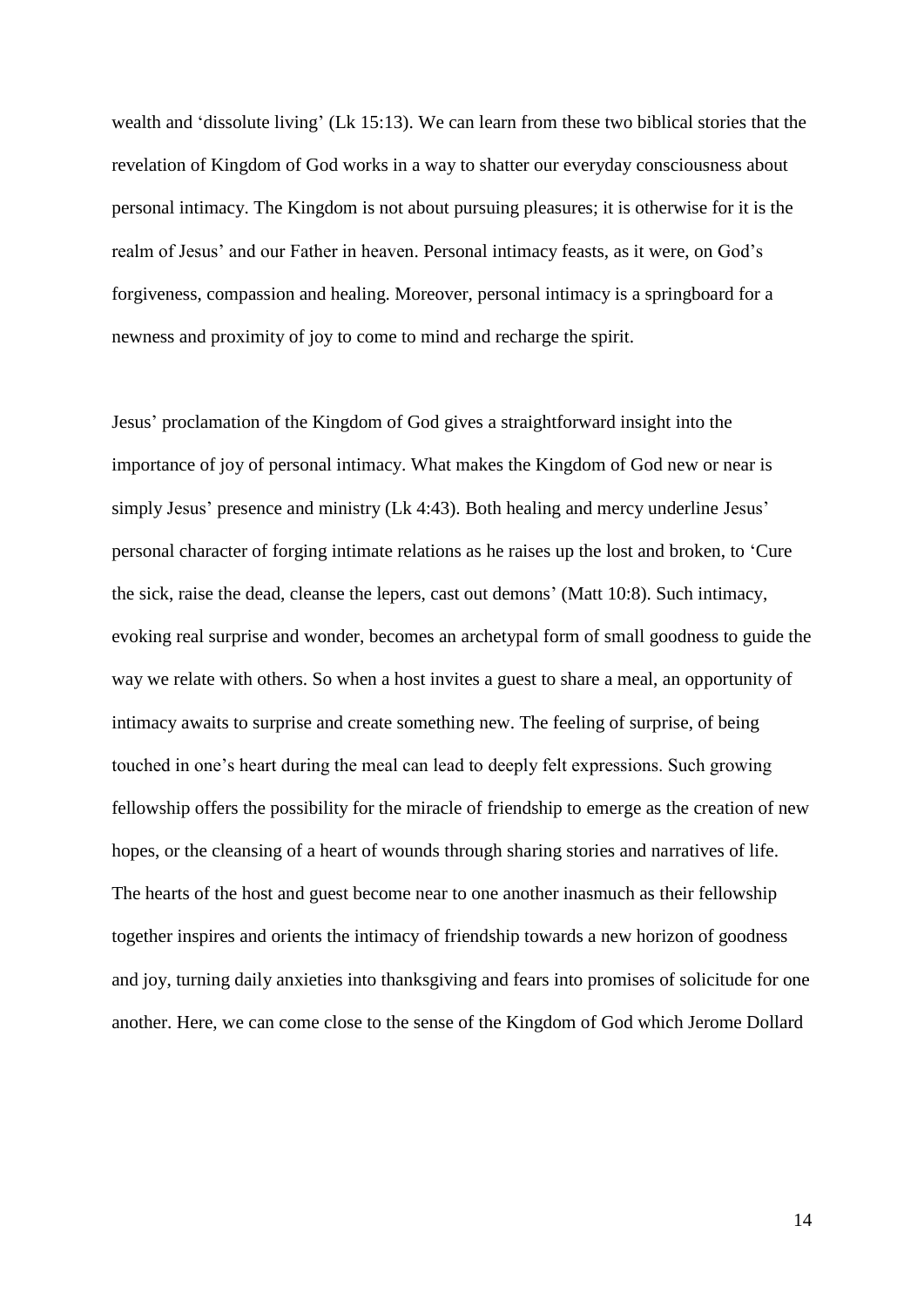articulates: 'The kingdom of God is fully personal, that is, touching the individual person in his or her depths and in the same moment radically affecting all relationships'.<sup>44</sup>

### **Becoming Children of God**

A good meal can go a long way. A feast could perhaps initiate a radical change, a growth of understanding or perhaps an encounter of transcendence. The Kingdom of God invites such 'feasting' of conversion and transcendence. Dollard reflects, 'It seems to me the Kingdom of God in Christ Jesus calls us as individuals to *koinonia*, *liturgeia*, and *diakonia*; community, worship, and service. Our continuing personal conversion to Christ Jesus is a letting of the bondage of self which frees us to become children of God'. <sup>45</sup> If feasting in the Kingdom of God can initiate the formation of a sense of community, worship and service, then such sensibility of feasting marks out an encounter with the joy of the risen Christ.<sup>46</sup> The joy is expressed as the blessing of being a child of God; a gift and openness that is but 'one menu'<sup>47</sup> of personal intimacy with God through the risen Christ. Reading the 'menu,' as it were, unveils a key trait of a theology of feasting: knowing what it means to become the children of God. The first epistle of John provides some insight: 'I am writing to you, little children, because your sins are forgiven on account of his name. … I write to you, children, because you know the Father' (1 Jn 2: 12, 14).

<sup>44</sup> Jerome R. Dollard, 'Eschatology: a Roman Catholic perspective,' *Review & Expositor* 79:2 (March 1982): 369.

 $45$  Ibid.

<sup>46</sup> Ford, *Self and Salvation*, 272.

 $47$  Ibid.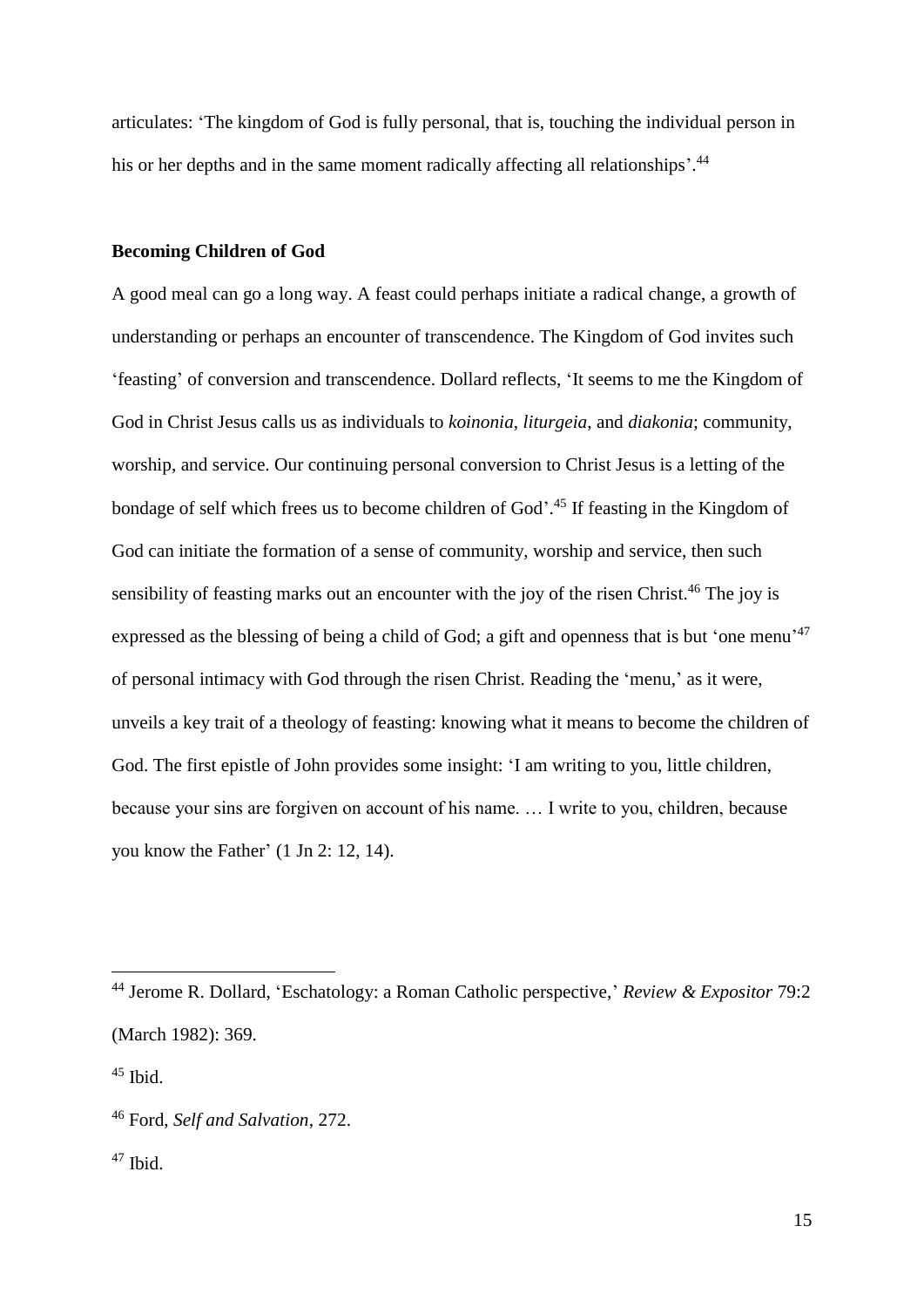Through John's words, we begin to imagine what it means 'to become children of God'. Though we are called to believe that our sins are forgiven through the name of Jesus Christ, until we have partaken of such mercy or entered into the Kingdom of God, we do not know the Father. A theology of feasting in the Kingdom of God encourages an intimate exposure to the mercy and loving-kindness of Christ. If we believe then that Jesus is the way and archetype for mercy and loving-kindness, then something of his death and resurrection must work in us through the Spirit to convert and transform our hearts and minds into knowing the Father. Here we begin to appreciate in a theology of feasting that God the Creator is one with God the Redeemer.<sup>48</sup>

As a child of God finds meaning in the death and resurrection of Christ, the work of the Father's Creation touches the child with an Edenic nakedness of humility before the infinite mystery. Yet, the work and mystery of God continues. If Creator and Redeemer are one, the mystery of Creation and the Paschal Mystery come together in the deepest reaches of the human soul. This is because the child of God has sought conversion and transformation into the life of God. The child of God then, to draw an analogy, is led to both the Garden of Eden and the Garden Gethsemane. In the Garden of Eden, the child of God discovers his/her nature and image (Gen 1:26), of how he/she has been formed 'from the dust of the ground' (Gen 2:7) to return again to the 'ground' (Matt 26:39) to pray at the Garden of Gethsemane. Journeying from Eden to Gethsemane, as it were, becomes the pathway of joy, humility and

<sup>48</sup> Joseph Cardinal Ratzinger (Pope Benedict XVI), translated by Brian McNeil, *The God of Jesus Christ: Meditations on the Triune God* (San Francisco: Ignatius Press, 2008), 42. Ratzinger writes: 'For Christian faith in the creation, it is decisively important that the Creator and Redeemer, the God of the origin and the God of the end, be one and the same'.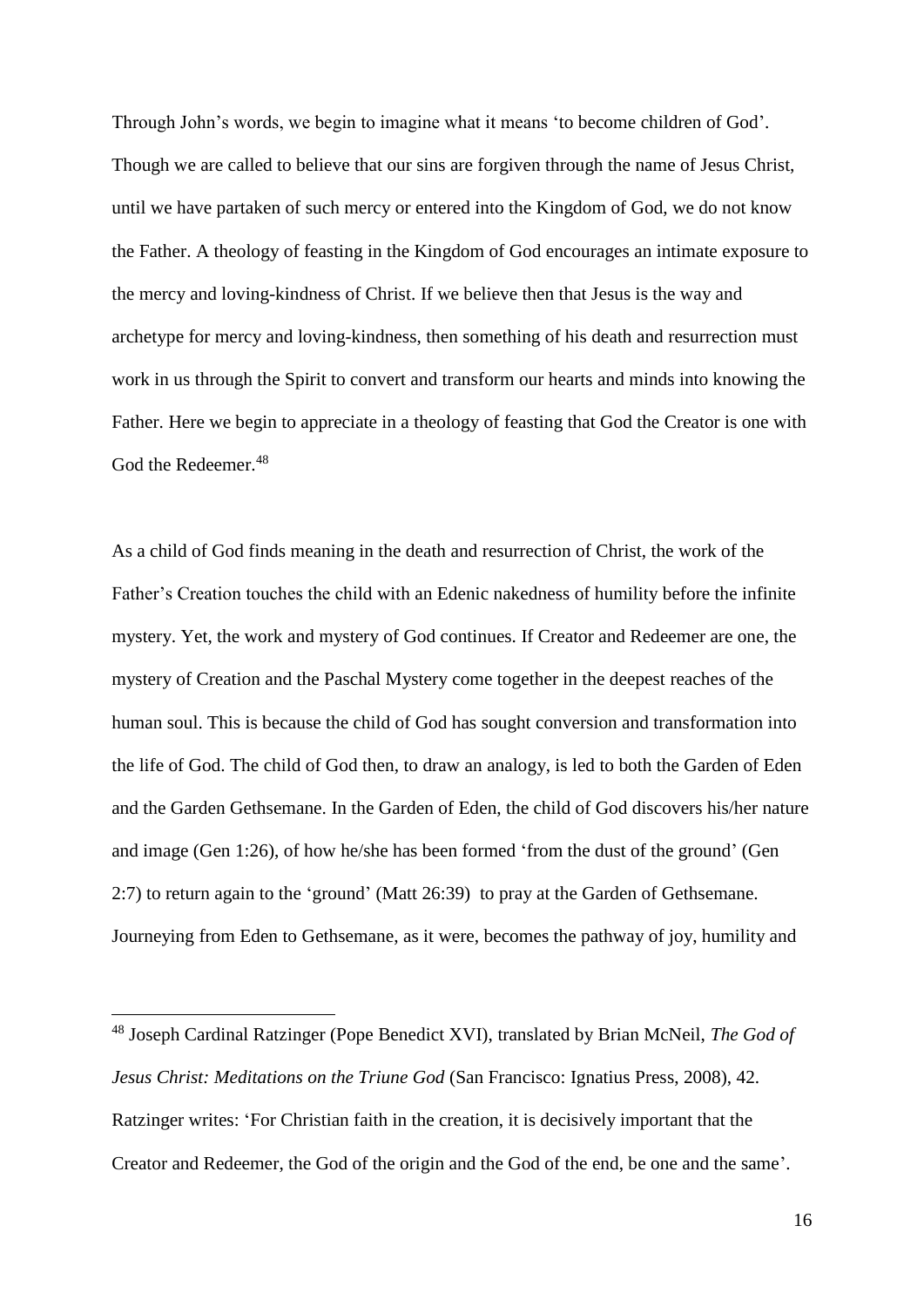discipleship - to rejoice in being made in the likeness and image of God, to humbly listen to the risen Christ's word even unto death, and discover the new life of being a disciple ('follow me' (Jn 21:19)).

To be a child of God, to be a disciple of Jesus (Jn 21:5), is the very hope of feasting at Christ's table in the Father's kingdom where, so to speak, the gardens of Eden and Gethsemane, of grapes and olives, unveil a time for beauty, joy and abundant blessings. Our eyes may then perhaps begin to open and encounter this future world where we have, like 'little children' (1 Jn 2: 12, 14), found and known God's forgiveness through Christ, and learnt to grow in strength to avoid and conquer evil (1 Jn 2:13-14) so that we may encounter the infinite, triune nature of God, that from 'the beginning' (1 Jn 2:13-14) 'our Father in heaven' is always sharing with his Son (Jn 1:1) who breathes the Spirit of forgiveness and sense of discipleship, otherness and mission upon us (John 20:22-23).

#### **Waiting for Parousia**

A theology of feasting takes to heart the letter of St. James (2:5): 'Listen, my beloved brothers and sisters. Has not God chosen the poor in the world to be rich in faith and to be heirs of the kingdom that he has promised to those who love him?' By inviting hospitality and intimacy with the poor, we learn how it means to wait for Parousia: to become children of God, knowing know the Father (1 Jn 2: 12, 14). Such knowledge translates into moments of intimate contemplation and loving-kindness. These sacred moments unveil a surprising or even shocking revelation of the other's need: to be invited to sit beside us at the Lord's table in the Father's Kingdom. In other words, to feast on the risen Christ's word in the other's face is, 'as children of God' (Gal 3:26), to discover and encounter the poor one's face of hungering and thirsting 'for righteousness' (Matt 5:6).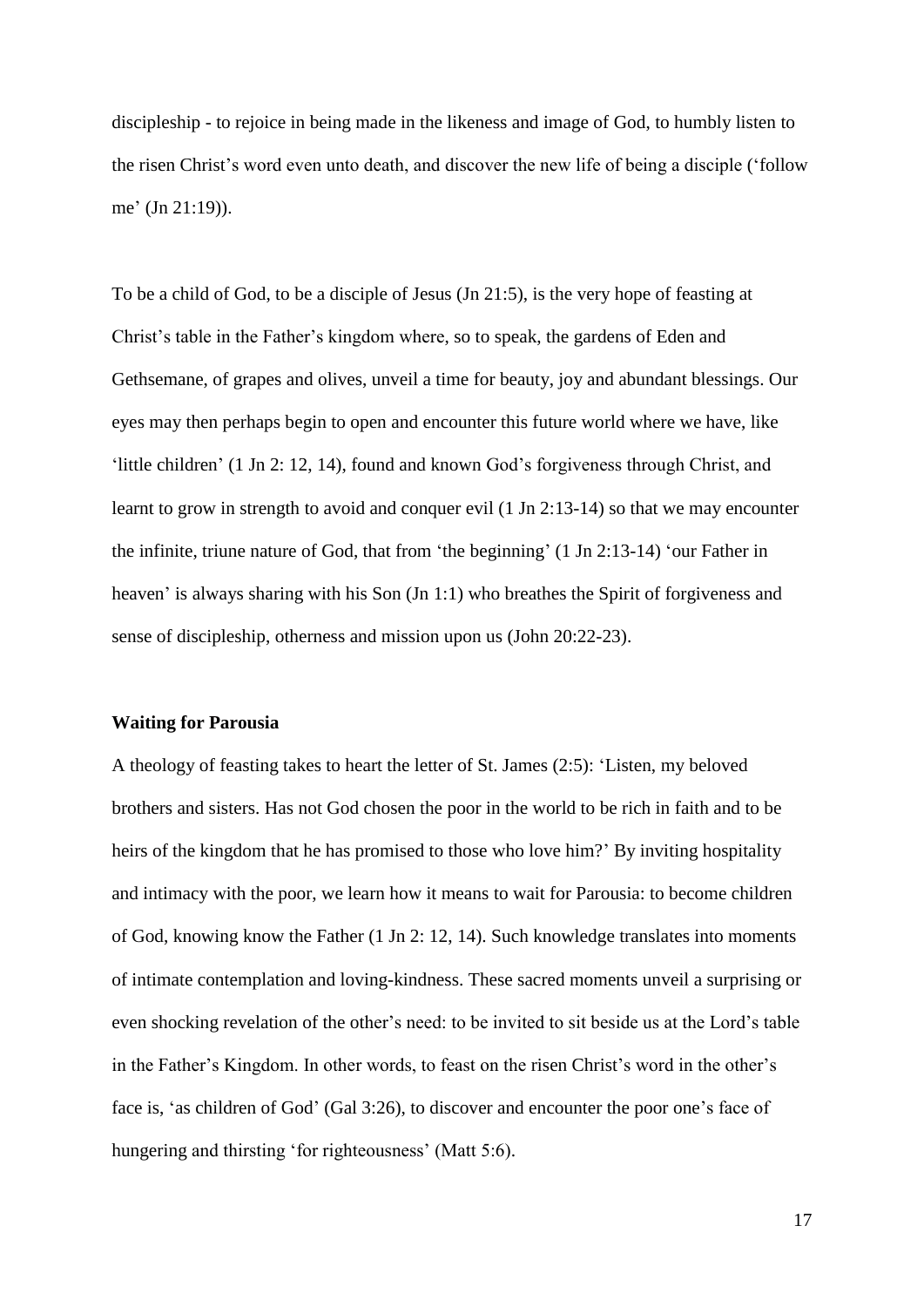The idea of Parousia, of Christ's return, can certainly be an enigmatic one demanding patience (Jas 5:7-8). However, such patience is nurtured by becoming children of God: 'And now, little children, abide in him, so that when he is revealed we may have confidence and not be put to shame before him at his coming' (1 Jn 2:28). A theology of feasting then, taking up the ideal of becoming children of God (seeking to know the Father's forgiveness), 'becomes a time of Advent' <sup>49</sup> and hope of 'being gathered together' (1 Thess 2:1) with the risen Christ. Such hope is nurtured further by listening to the Father's prophetic word: 'Truly I tell you, just as you did it to one of the least of these who are members of my family, you did it to me.' (Mat 25:40). To be then, '[p]ossessed and inspired by the Spirit of Jesus himself,<sup>50</sup> is to take up what is at the heart of feasting and being a child of God, namely to inherently realise that relating to God and relating to the poor one are one and the same.<sup>51</sup> Moreover, the other's poverty and hunger help to signify that 'the only absolute value is the human possibility of giving the other priority over oneself<sup>". 52</sup> Levinas' idea of the height of responsibility, of giving the other priority over the self speaks of gentleness, and provides a way to hope for Parousia. Such gentleness invites a 'dialogue of transcendence' or an 'ethical asymmetry' where one proceeds with the utmost caution and care to the point of becoming

<sup>49</sup> Anthony Kelly, *Eschatology and Hope* (Maryknoll, New York: Orbis Books, 2006), 181. <sup>50</sup> Ibid., 181.

<sup>51</sup> Emmanuel Levinas, 'Philosophy, Justice and Love,' 110.

<sup>52</sup> Ibid., 109.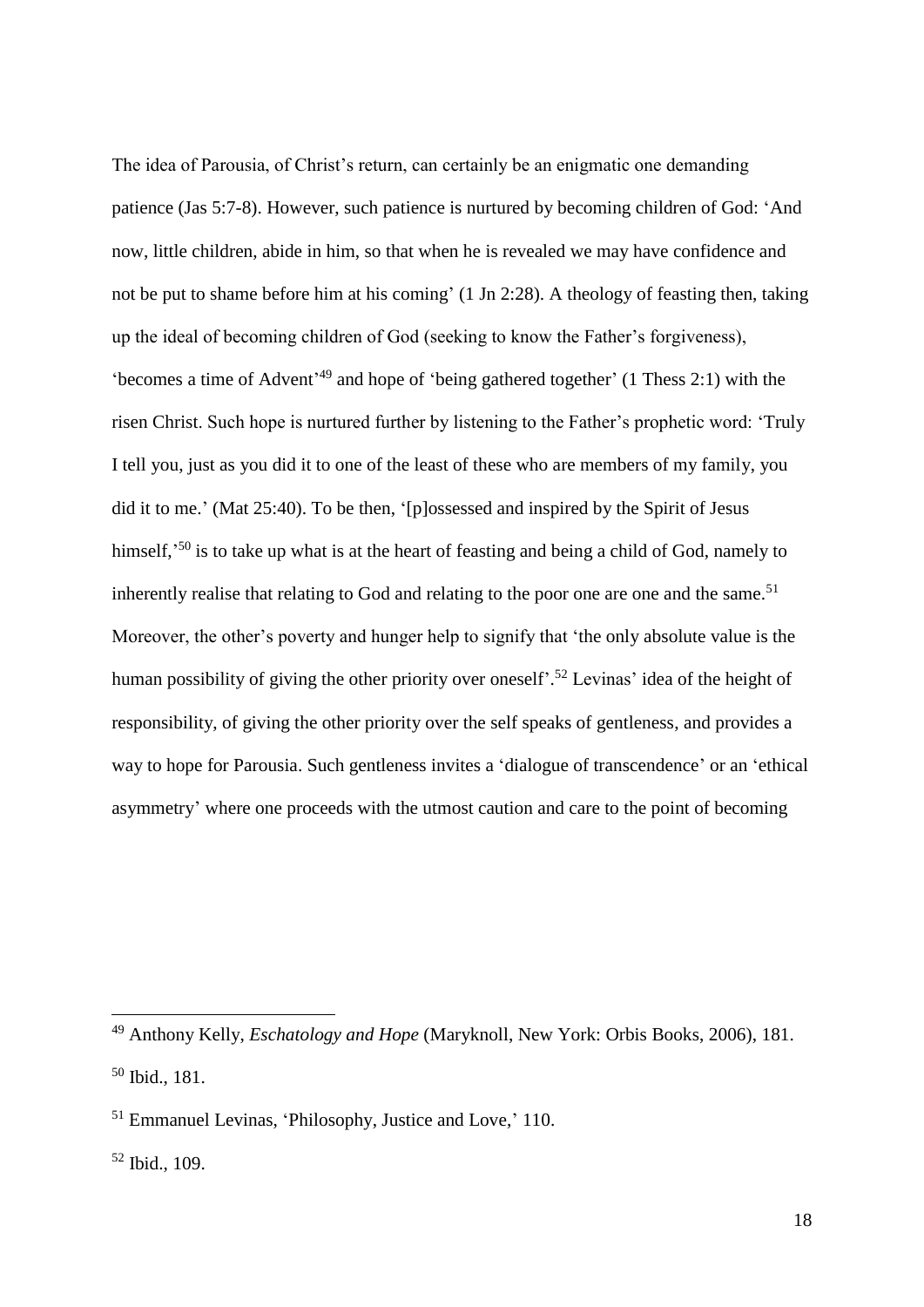hesitant and fearful not to do injustice to the poor one.<sup>53</sup> The means then towards engaging the other begins with the gentleness and sensitivity of hesitation rather than 'self-confident enthusiasm'. 54

The exposure to the Kingdom initiates a response or vocation of responsibility, to learn from Christ, not just to be stupid sheep, but shepherds. Here we learn to care for the staff of Christ. Yet, this may not be so easy to imagine as Gerard Manley Hopkins lamented in his poem, God's Grandeur, 'Why do men then now not reck his rod?<sup>55</sup> We can wonder here for a moment with Hopkins why we may lack courage to take hold of the Shepherd's staff to walk the difficult paths of responsibility, mercy and forgiveness. In spite of human reticence, indolence or fatigue, the beauty of 'God's Grandeur' shows that there is more to our 'bent world' 'seared with trade'.<sup>56</sup> A future world awaits where we may envisage 'what no eye has seen' (1 Cor 2:9) wherein the 'Holy Ghost … broods with warm breast and with ah! bright wings'.<sup>57</sup> Holding the Shepherd's staff, listening to the word of the risen Christ, we could imagine with Hopkins by our side that the entrance to the Garden of Eden - 'charged with the grandeur of God' - is not but too far away. The Garden of Eden, entrance to Eden itself, symbolises hope to enter into the Kingdom of God, awaiting for Parousia.

<u>.</u>

<sup>53</sup> Roger Burggraeve, 'Dialogue of Transcendence: A Levinasian Perspective on the Anthropoogical-Ethical Conditions for Interreligious Dialogue,' *Journal of Communication and Religion* 37:1 (Spring 2014): 13.

<sup>54</sup> Burggraeve, 'Dialogue of Transcendence,' 23.

<sup>55</sup> Hopkins, *Poems and Prose*, 27.

<sup>56</sup> Ibid.

 $57$  Ibid.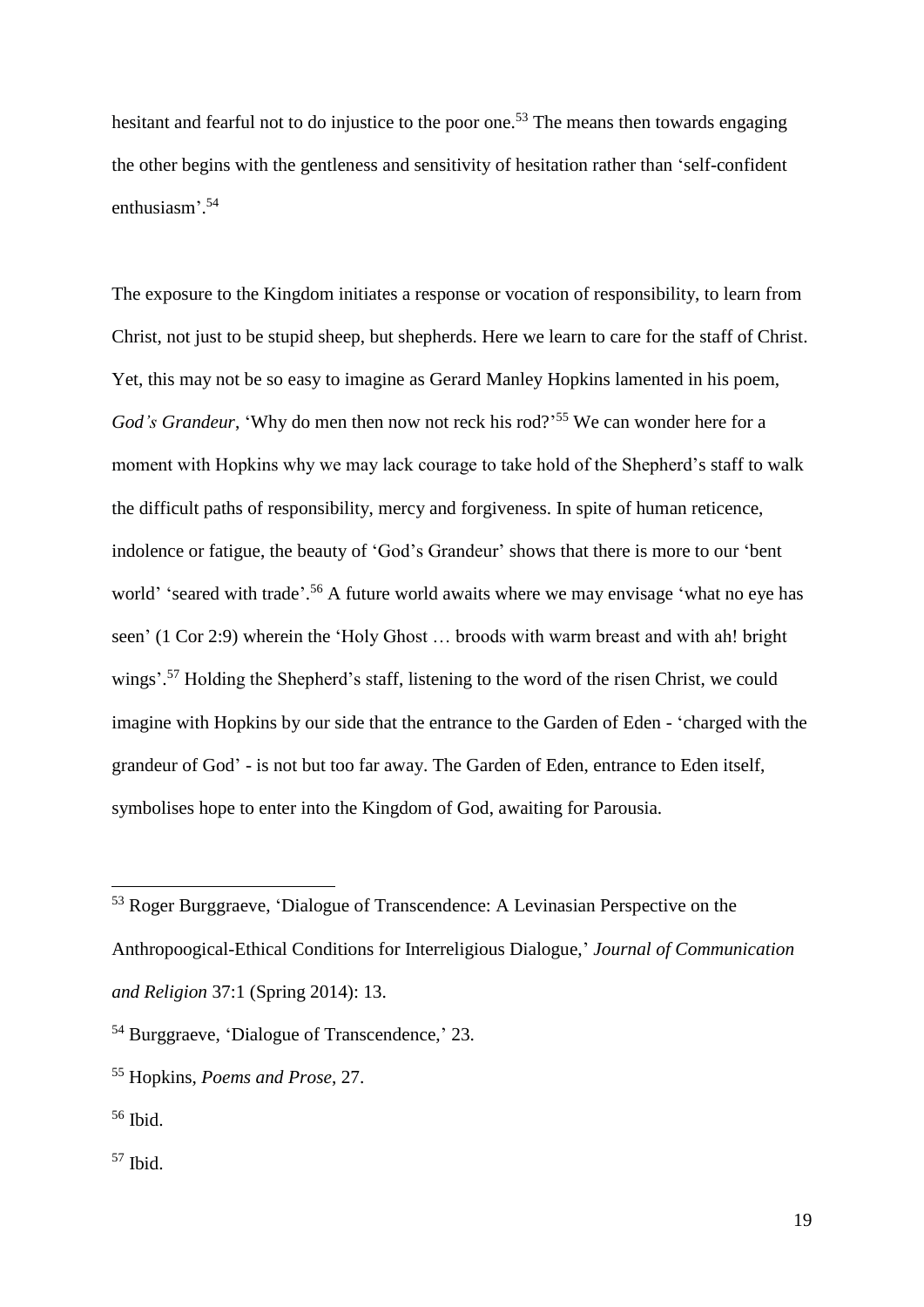Genesis located the entrance of Eden in the east (Gen 3:24) and Hopkins tells us that the westward setting sun will eventually give way to morning 'at the brown brink eastward'.<sup>58</sup> So then might not the radiance of the rising 'sun of righteousness' (Mal 4:2) – the risen Christ through death and resurrection reveal the very entrance to Eden? Or the Holy Spirit too, brooding in care and concern, extending a warm breast of compassion and fluttering bright wings of peace, penance and grace, unveil Eden's eastward entrance? Paradise or heaven is linked by 'both modern scholars and the church fathers<sup>'59</sup> with the Garden of Eden. Through Christ's death and resurrection and Pentecost, we could envisage, borrowing some of Hopkins' poetic inspiration, that the beauty of 'God's Grandeur' signifies not only a foretaste of the paradise of Eden, but also the hope for Parousia and the Kingdom of God. So amidst the imprint of divine grandeur upon the world, a theology of feasting begins to take form as the very hope of waiting for Parousia.

Given that we are made for union with God rather than 'spiritual death,'<sup>60</sup> the morning, eastward light of the risen Christ unveils a joyful horizon of hope to let the brooding Holy Spirit transform our lives with the 'dearest freshness deep down things'.<sup>61</sup> Locating the

 $58$  Ibid.

<sup>59</sup> Christopher A Hall, 'Christ's Kingdom and Paradise,' *Christianity Today* 47:11 (November 2003): 79.

 $60$  John Coe, 'Musings on the Dark Night of the Soul: Insights from St. John of the Cross on a Developmental Spirituality,' *Journal of Psychology and Theology* 28:4 (Dec, 2000): 296. <sup>61</sup> Hopkins, *Poems and Prose*, 27.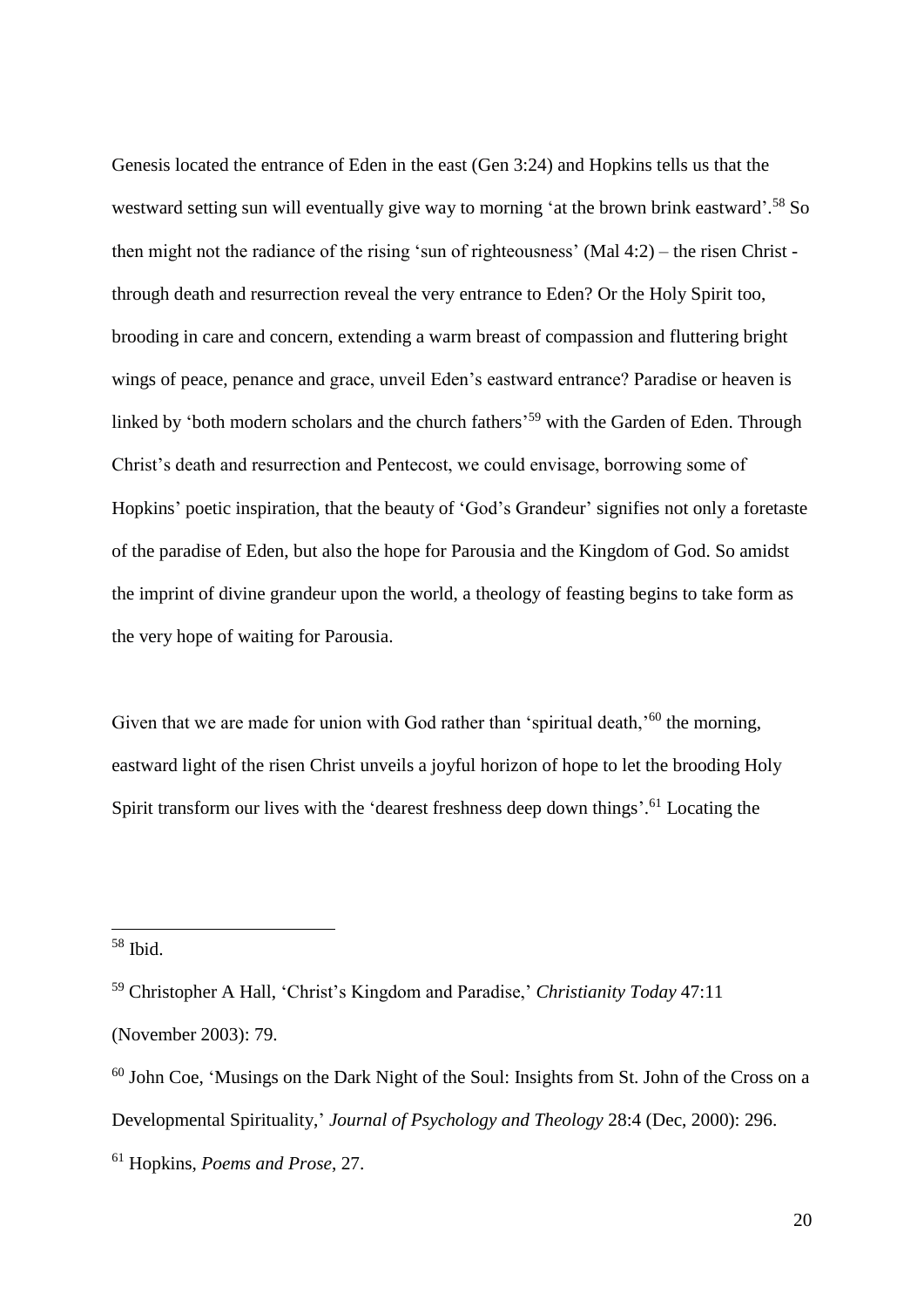'dearest freshness', to call all creatures (like St. Francis) my 'brother' and my 'sister', <sup>62</sup> bespeaks of an invitation awaiting to feast at the table of the Lord in the Kingdom of God in the time of Parousia. A theology of feasting is then inherently eschatological. This is because it invites the virtue of hope to guide our lives during a 'metaxic' and 'turbulent' time of living between Christ's Resurrection and return (Parousia).<sup>63</sup> To this end, a theology of feasting must draw from the imagination of faith, and set out to envision the Good Shepherd's menu, a course of salvation as it were: an entrée of sharing joy with the risen Christ, a main of walking with God in 'the garden of the Lord' (Isa. 51:3), and a dessert of divine union through the Spirit. Such feasting becomes the spiritual nutrition and energy to animate the perseverance of waiting for Parousia into the desire to share in 'God's Grandeur' of creation and the work of salvation for the world.

However, the wait for Parousia can be marked by doubt. And in the face of suffering, there can even be a breakdown of eschatology, or a rejection of the promise of 'consolations'<sup>64</sup> in heaven. Even Emmanuel Levinas himself takes on a more radical reaction to a traditional reading of eschatology and messianism, stating: 'Is one loyal to the Torah because one counts on the promise?' Must I not remain faithful to its teachings, even if there is no promise? ... Judaism is valid not because of the 'happy end' of its history, but because of the faithfulness

<sup>62</sup> Pope Francis, *Laudato Si'*, n. 11.

<sup>63</sup> Anthony J. Kelly, *The Resurrection Effect: Transforming Christian Life and Thought* (Maryknoll, New York: Orbis Books, 2008), 80.

<sup>64</sup> Emmanuel Levinas, *Ethics and Infinity: Conversations with Philippe Nemo*, translated by Richard A. Cohen (Pittsburgh PA: Duquesne University Press, 1985), 118.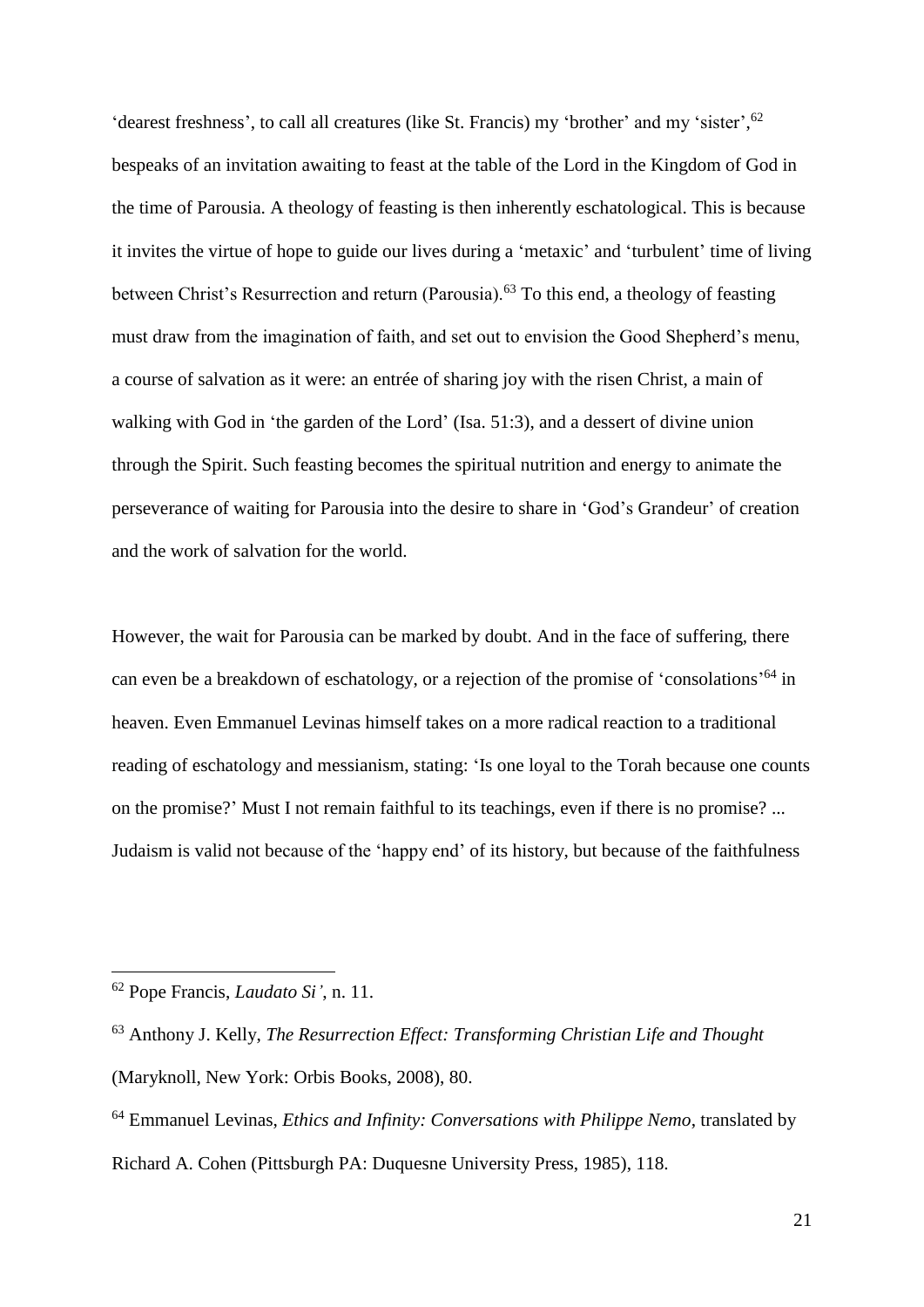of this history to the teaching of the Torah'. <sup>65</sup> What then makes Levinas to take up the radical step and opt for a religion without 'consolations', that is to say, without remuneration or compensation of heaven for our ethical engagement? For Levinas, the 'Passion'<sup>66</sup> of the Shoah introduced a profound crisis of the promise. The pain of suffering can interrupt and subdue the time of the promise: 'Time, in the world, dries all tears; it is the forgetting of the unforgiven instant and the pain for which nothing can compensate'.<sup>67</sup>

<u>.</u>

<sup>66</sup> It is interesting to note that Levinas will at times use Christian theological terms like 'Passion' to speak of the Shoah, and 'Resurrection' to refer to the birth of the State of Israel. In one instance, he will engage Jn 19:30 ('It is finished') to highlight 'the Passion' of Nazi persecution. Even before Levinas, Franz Rosenzweig, in his book entitled *The Star of Redemption*, had set out to relate religious truth through both Christianity and Judaism. Acknowledging Rosenzweig (whose writings have made an enduring influence upon Levinas' corpus of writings), Levinas affirms the value of Jews and Christians coming together in search for truth: 'Truth is consequently experienced in a dialogue between Jew and Christian. It does not reach a conclusion, but constitutes the very life of truth'. Following Levinas and Rosenzweig, then, this article seeks, through the dialogue of Levinas' philosophy with Christian theology, to journey towards theological truth. See Levinas, 'Jewish Though Today' and 'Space is not One-Dimensional' in *Difficult Fre*edom, 163 and 263 and Levinas*,* 'Dialogue on Thinking-of-the-Other' in *Entre-Nous*, 206. <sup>67</sup> Emmanuel Levinas, *Existence and Existents*, translated by Alphonso Lingis (London: Kluwer Academic Publishers, 1995), 90.

<sup>65</sup> Emmanuel Levinas, 'Dialogue on Thinking-of-the-Other' in *Entre Nous*, 206.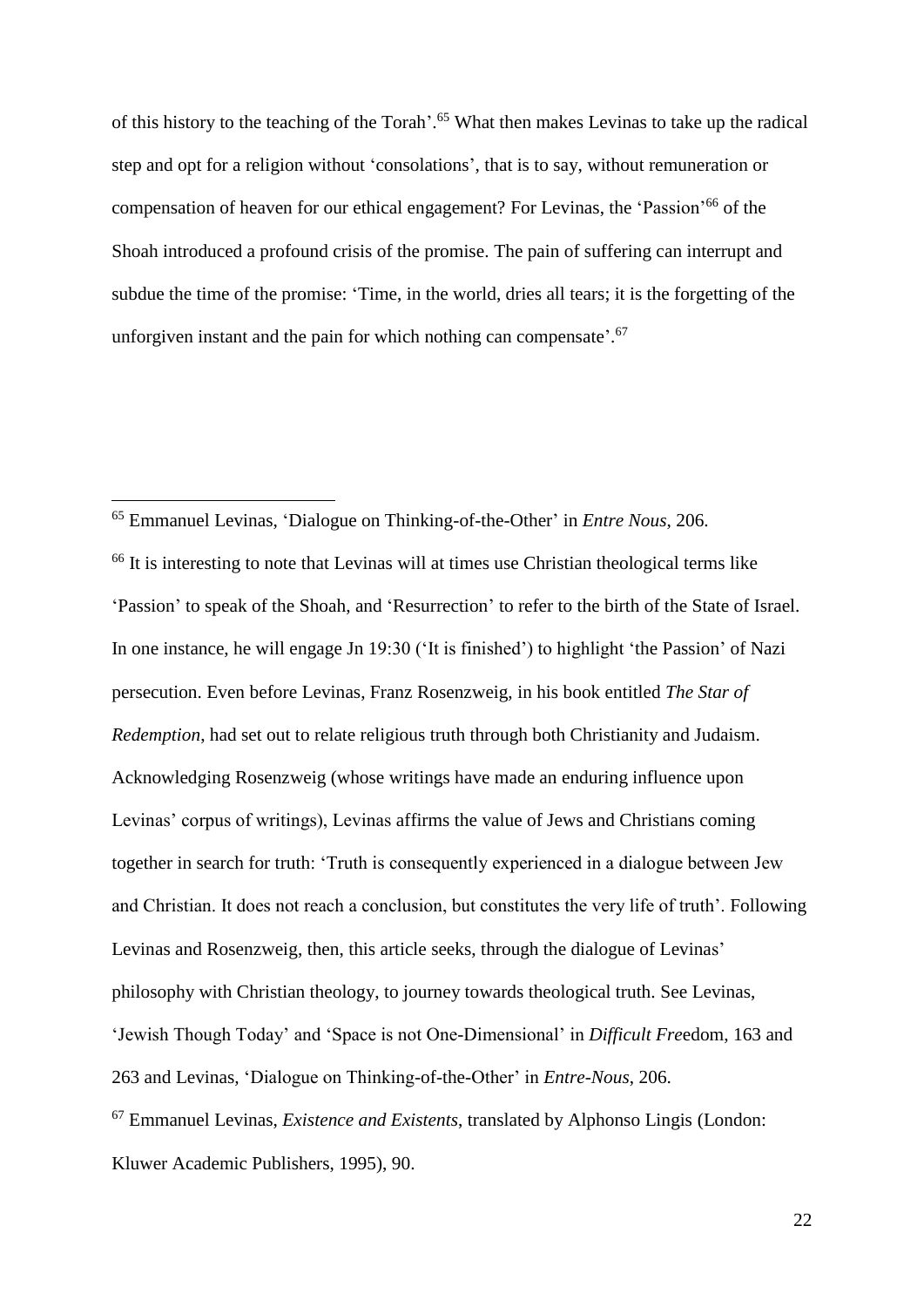Levinas' position on eschatology parallels his view on theodicy. For example in his essay entitled, 'Useless Suffering,' he points out, 'The disproportion between suffering and very theodicy was shown at Auschwitz with a glaring, obvious clarity'.<sup>68</sup> Later he refers to Emil Fackenheim stating, 'According to the philosopher we have just quoted, Auschwitz would practically entail a revelation from the very God who nevertheless was silent at Auschwitz: a commandment to faithfulness'. <sup>69</sup> So what might be deduced here in Levinas is a trace of eschatology 'that demands even more resources of the *I* in each of us'.<sup>70</sup> Hence, compassion for the other should be our focus as we journey towards the Kingdom of God. The reason why we behave responsibly is before us – the other. Here, we too discover a trace of the world to come, and this is feasting at the Lord's table with those who are ready to enter the Lord's great dinner - 'the poor, the crippled, the blind and the lame' (Lk 14:21). In the trace of *illeity*, the 'he [that one] in the depth of the you', we have to think that the Parousia through the Spirit is with us; we discover more deeply through the trace of otherness in disinterestedness that we are an 'other' or 'poor one', and moreover that the risen Christ (who brings the world to come for us) is speaking to us, inviting us to his table.

Like the Gospels' silence over Holy Saturday, Christ's overwhelming pain at Gethsemane becomes a necessary silence or caveat or even prohibition to speak for example about heaven without a 'desire for the Good'<sup>71</sup> - the transcendence and small goodness of being-for-theother. We see that for Christ at Gethsemane, a passion of faithfulness is enough; it is a

<sup>68</sup> Levinas, 'Useless Suffering' in *Entre Nous*, 97.

<sup>69</sup> Ibid., 99.

<sup>70</sup> Ibid., 100.

<sup>71</sup> Ibid., 163.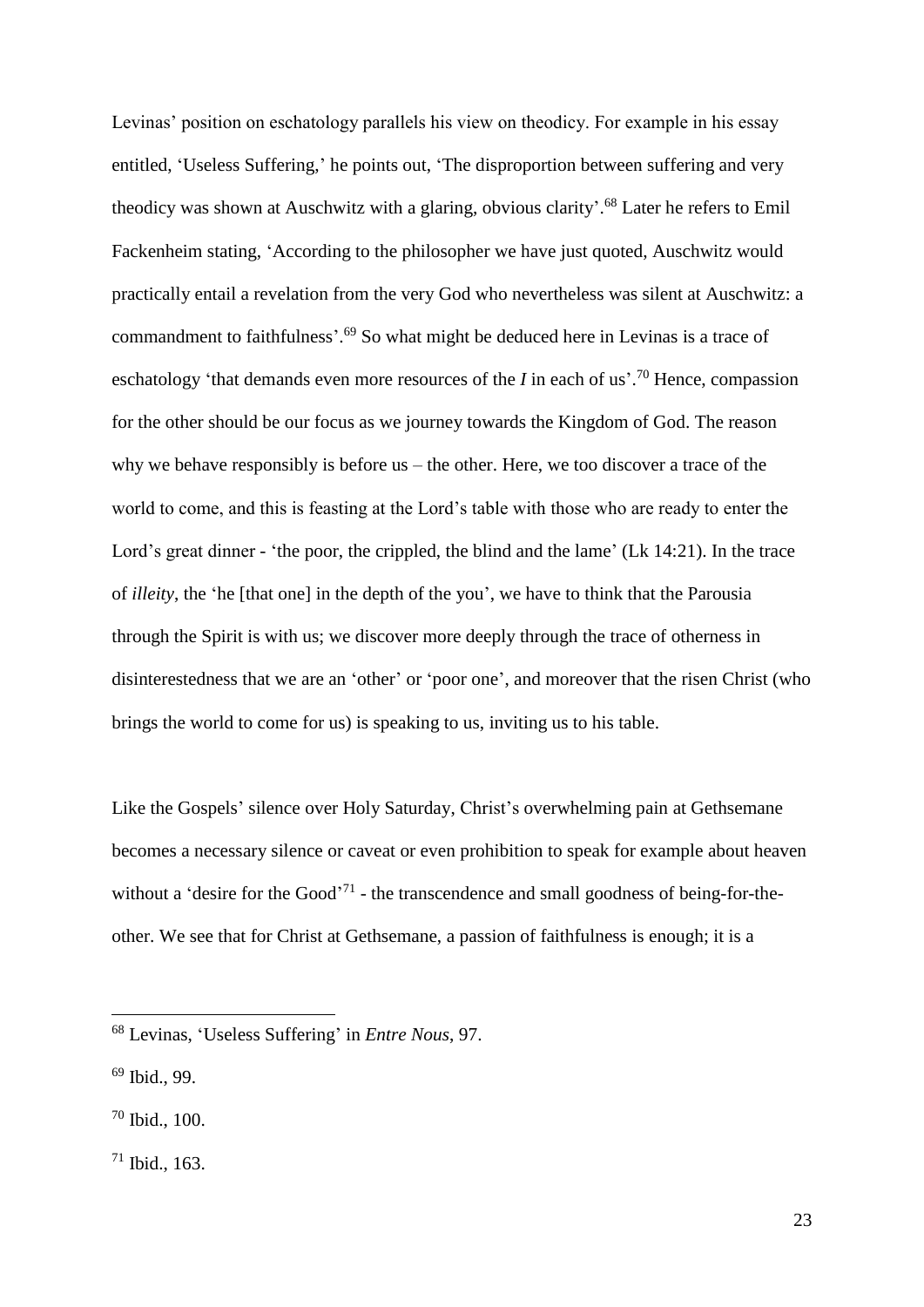'trauma that could not be assumed,<sup>'72</sup> that is to say represented in consciousness. Christ's passion can only make sense through the sacrifice of the Cross, the responsibility par excellence 'for us' (1 John 3:16). Indeed, having come from 'the dust of the ground' (Gen 2:7), the human person through the suffering and death of Christ returns to the ground (Matt 26:39). Suffering marks out a journey to return to the ground of humility and faithfulness, to the Creator God. The passion of Christ portrays this eschatological journey of faith which finds meaning and articulation in the interhuman and humane order of sacrifice for the other: the very fellowship with the poor.

### **Fellowship with the Poor**

A theology of feasting at the Lord's table with the poor one translates as a stubborn small goodness or vigilance not to inflict any violence. Encountering the poor one, one's inner being or soul shivers,  $^{73}$  as it were, before offering responsibility, so that any import of doing violence might by purged. The shivering soul within initiates 'the beginning of the wisdom of love'.<sup>74</sup> And carried forth through gentleness, hospitality and hope for intimacy emerge as the very opportunity to share a banquet with the poor one at the Lord's table. Furthermore, the act of soul-shivering gentleness before the other will give opportunities for mercy and joy to flow into the relation. Here in this interpersonal encounter, a biblical horizon of faith forms as the very hope for Parousia and God's Kingdom. Or, alternatively, a theology of feasting invites 'utter cautiousness and carefulness' <sup>75</sup> as much as conversion and openness to the

<sup>72</sup> Ibid., 166.

<sup>73</sup> Burggraeve, 'Dialogue of Transcendence,' 23.

<sup>74</sup> Ibid., 24.

<sup>75</sup> Ibid., 23.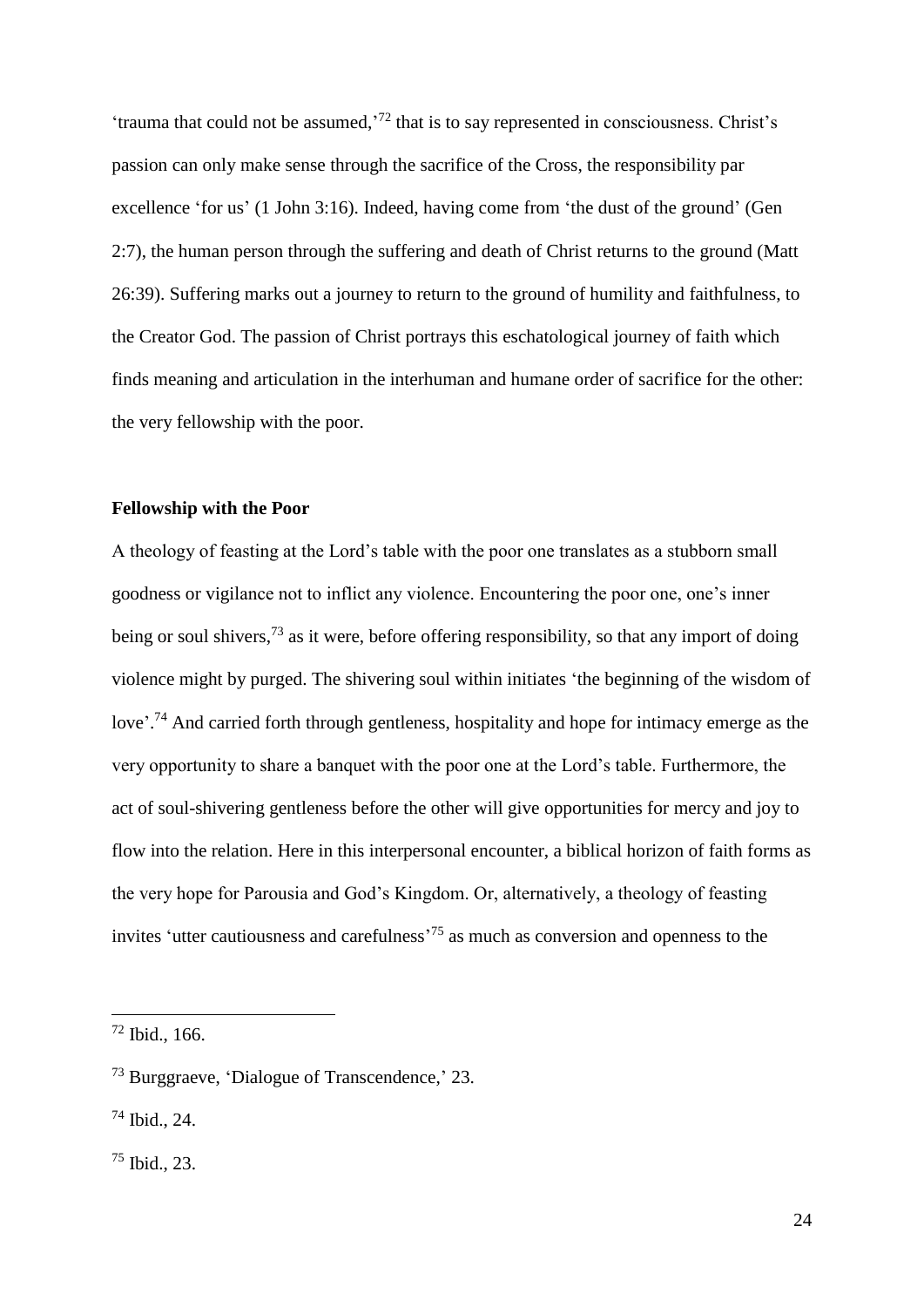other's need and suffering inasmuch as it fosters transcendence to become children of God, knowing the Father forgives through the Son (Eph 1:7). Such knowing provides the grace of gentleness, allowing the soul to shiver before the poor one and encounter the true presence of God in the goodness of joy, mercy, love and hope for Parousia rather than revenge, humiliation and oppression.

Locating an eschatological tension between immediate expectation and delay of hearing the risen Christ's word, provides an entry point to reflect about hope for Parousia, of Jesus' return. A theology of feasting responds to the tension and mystery of Parousia through seeing a pathway through Eden and Gethsemane towards the Kingdom of God. The pathway itself is the very care and fellowship we give to the poor in our midst. Hence, at the heart of such mission/evangelisation or walking along the path lies the work of giving spiritual care to the poor;<sup>76</sup> a liturgy (work) of difficult freedom unveiling a feast of goodness and joy.

When Jesus the Messiah returns and invites people to his table to feast on the goodness and joyful blessings of God, will it demand a decision on our part (cf. Matt 22:1-14) to care for the least of our brothers and sisters (cf. Matt 25:31-46)? By inviting the poor to the table of the Lord – responding to their cries of hunger and thirst for survival, respect and justice - the wine of the Kingdom of God may truly be served. Where we are confronted by the face – countenance and exposure – of the poor one, the suffering servant, Jesus the Christ, initiates a new beginning, a transfiguration, as it were, of 'What no eye has seen, nor ear heard, nor the human heart conceived, what God has prepared for those who love him' (1 Cor 2:9; cf. Isa. 64:4).

<sup>76</sup> Pope Francis, *Evangelii Gaudium*, n. 200.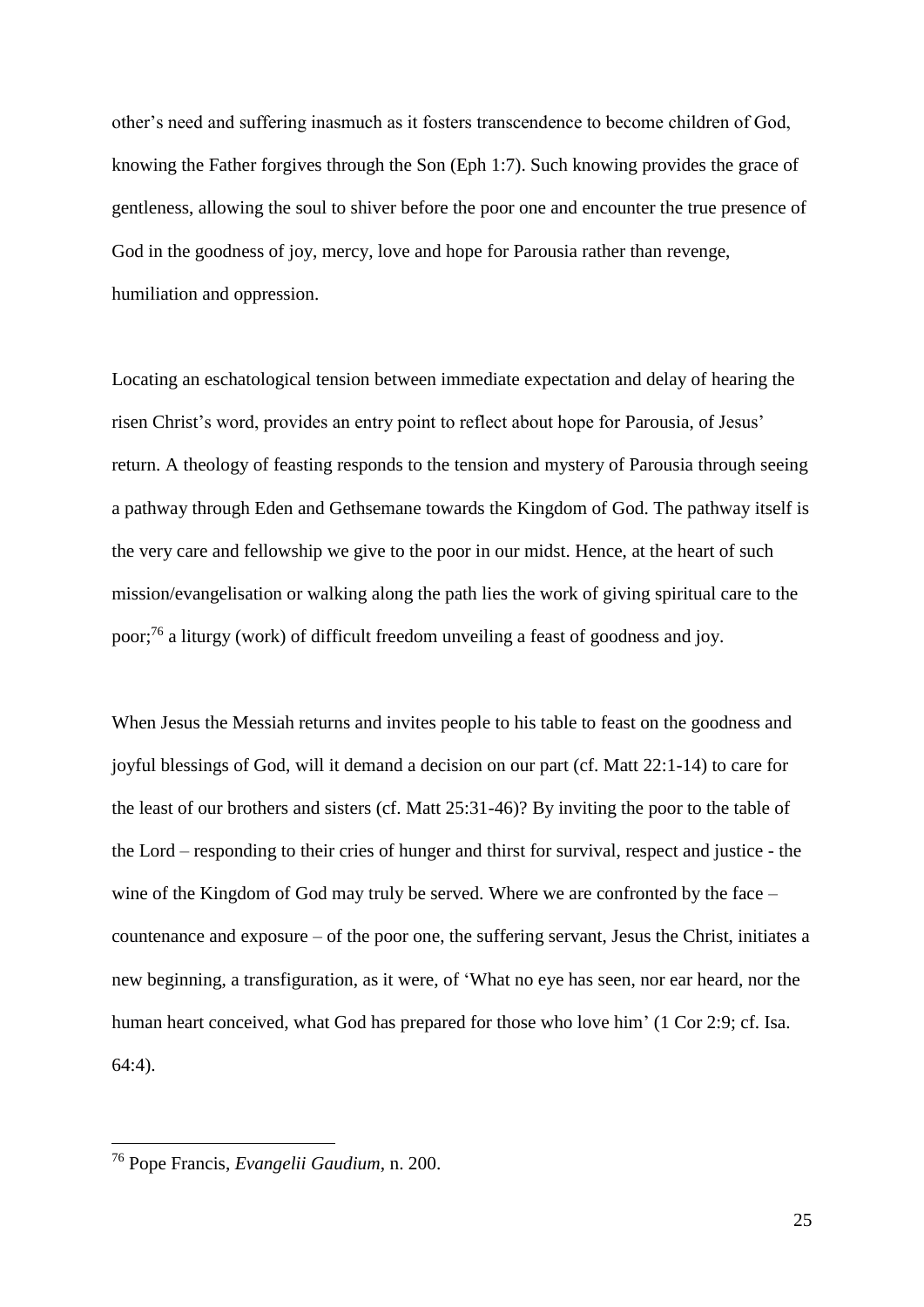A theology of feasting emerges as a culmination of 'joy and responsibility'<sup>77</sup> through fellowship with the poor. The joy of encountering the Christ at the table and the responsibility of vigilance to offer Christ's friendship with the poor at the Kingdom's table are one and the same. Here we begin to encounter what it means to walk in 'the garden of the Lord' and feast in the Kingdom of God. In the 'one menu' of mercy and love, we can imagine also an 'ancient vintage' that has been maturing since the days of Creation. This ancient, Edenic wine signifies the future world where there is an end to economic oppression and political violence to the poor. In the Talmud, the Rabbis had a sense of this ancient wine and future world. According to Chapter 11 of *Tractate Sanhedrin* in the Jewish Talmud, in the context of interpreting Isa 64:4 ('From ages past no one has heard, no ear has perceived, no eye has seen any God besides you, who works for those who wait for him') there is an ancient vintage of that has been maturing 'since the six days of creation.' <sup>78</sup> The following is Levinas' translation:

R. Joshua b. Levi said: To the wine that has been kept [maturing] with its grapes since the six days of Creation. A famous vintage! An ancient wine that has not been bottled, or even harvested. A wine not given the least opportunity to become adulterated. Absolutely unaltered, absolute pure. The future world is this wine.

<sup>77</sup> Ford, *Self and Salvation*, 272.

<sup>78</sup> Emmanuel Levinas, *Difficult Freedom: Essays on Judaism*, translated by Seán Hand (Baltimore: The John Hopkins University Press, 1990), 66.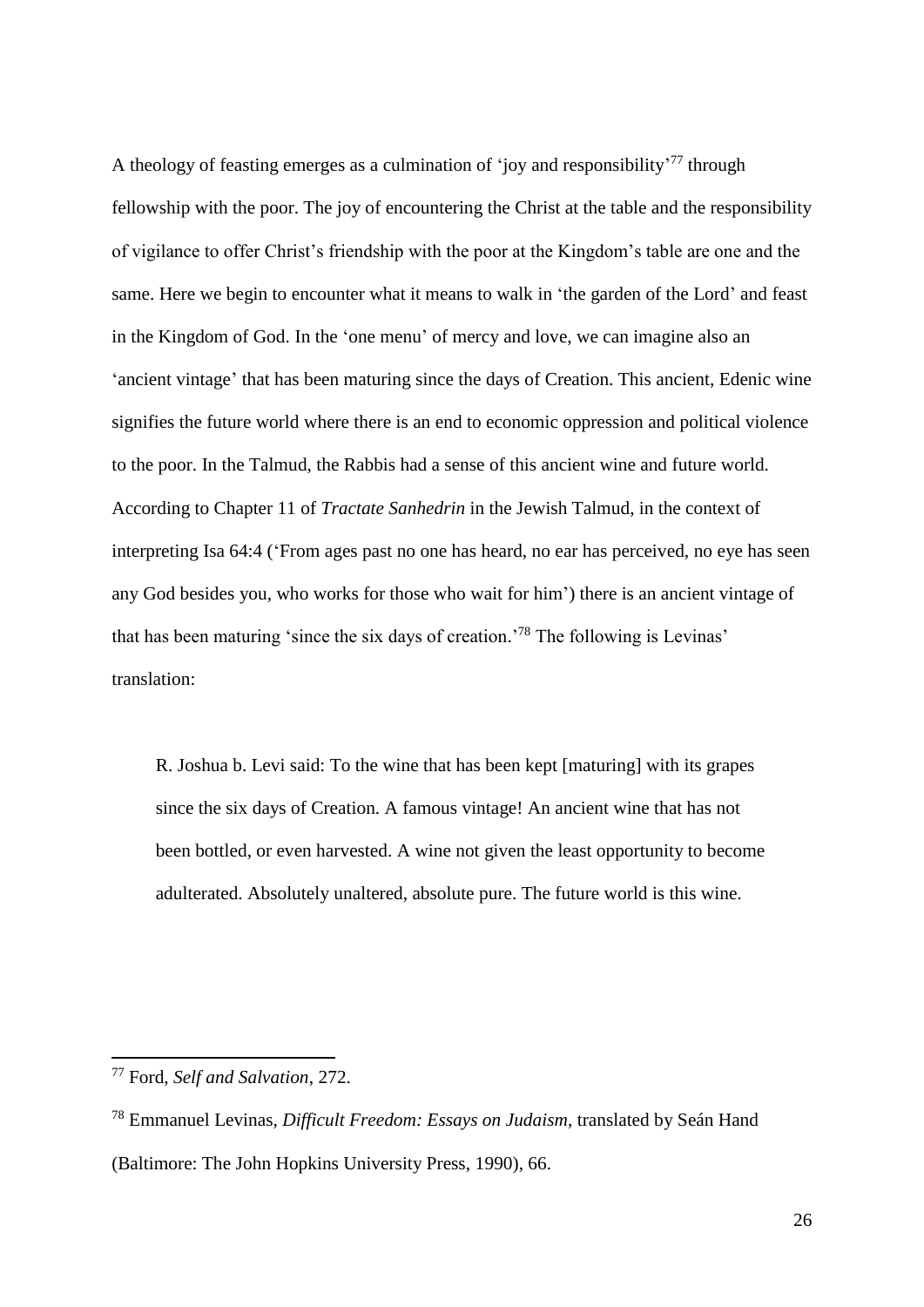Let us admire the beauty of the image, but none the less question the meaning it might have.<sup>79</sup>

Rabbi Joshua's reflection here imagines a future world of 'unaltered' and 'original simplicity<sup>80</sup> through the analogy of something of great value, purity and beauty, namely the grapes of the Garden of Eden. Following the Rabbi's imagination, we could venture forward to apply a Christian analogy to the Garden of Gethsemane. Not only then is there the unaltered, original and ancient wine at the table of the Lord, but also the beautiful and pure olive oil that has been kept maturing since the night of Christ's suffering at Gethsemane. Here, feasting at the table of the Lord, we might proclaim, 'But I am like a green olive tree in the house of God. I trust in the steadfast love of God for ever and ever' (Ps. 52:8) or 'Your wife will be like a fruitful vine within your house; your children will be like olive shoots around your table' (Ps. 128:3). The joy of feasting in the house of God, and having fellowship with the risen Christ, with family, friends and the poor becomes also a way to respond to the trauma and unhappiness of our lives as we partake of the gift of salvation. Sharing in the beauty of the grape and olive, dipping the manna of God's loving kindness in the wine of the future world of justice and the olive oil of mercy, we are brought into the countenance of the risen Christ's face to offer the gifts of peace, mercy and joy.

Feasting altogether on the gift of peace, the promise of mercy and the blessings of joy and love, we are led to discover that the Father's Kingdom not only is an the age of unconditional and limitless forgiveness and loving-kindness; it also unveils a future world of what 'the great

<u>.</u>

 $79$  Ibid., 66.

<sup>80</sup> Ibid., 67.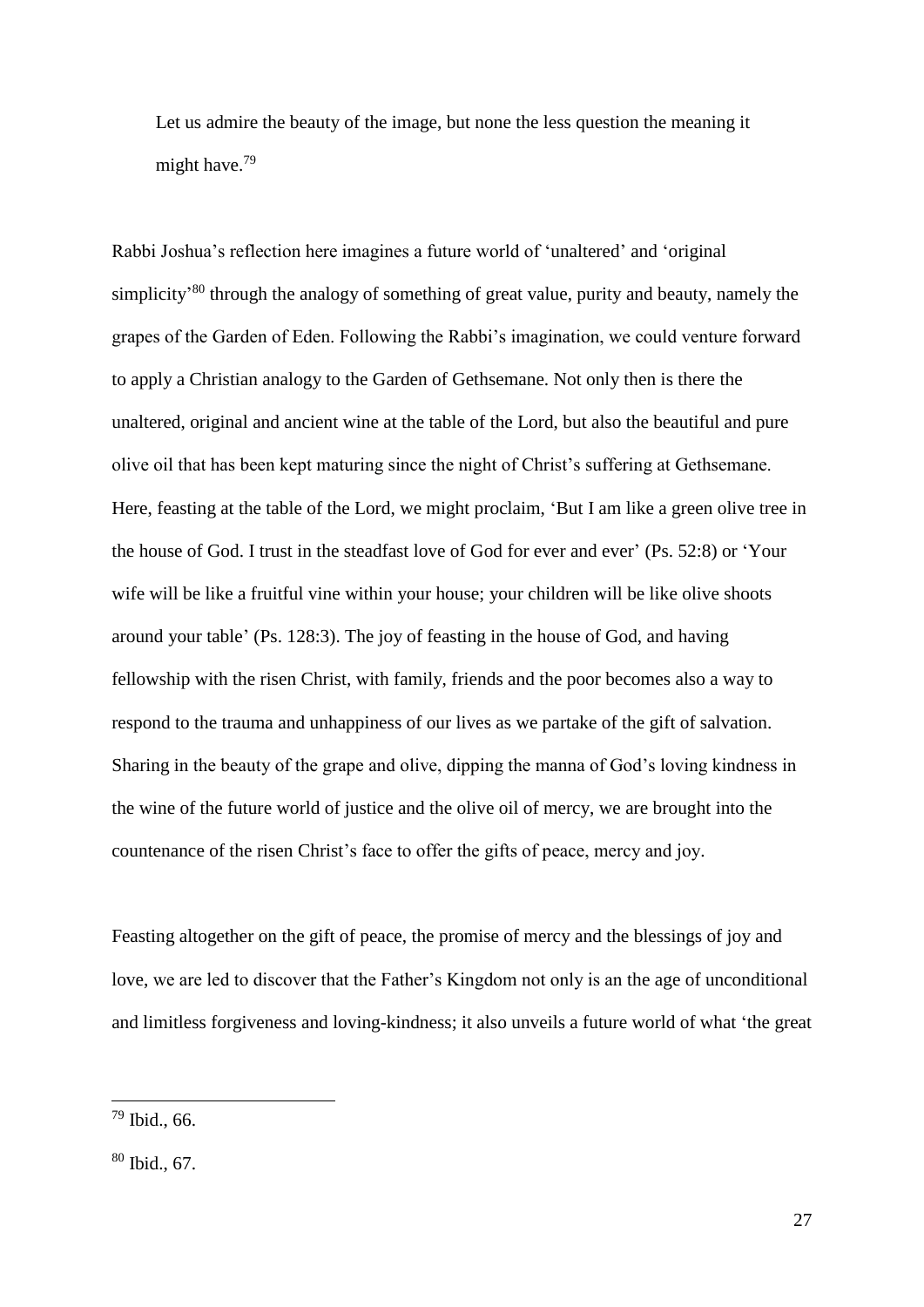majority of the poor' signify through their 'special openness to faith'.<sup>81</sup> Where we offer God's 'friendship', 'blessing: and 'word'<sup>82</sup> to the poor, we admit the hope of the world-tocome (*olam haba*) of God's salvation. The Kingdom of God unconceals the mystery of encountering God's transcendence even though our busy and messy, sometimes tormented lives, fall into obscurity and failure (cf. Mk 4:1-9). For in the time of the Father's Kingdom, there will be a time for everything (cf. Eccles 3:1-8). Yet we may wonder, who or what is this 'everything'? Or is it perhaps 'when' - *when* was it that we encountered the risen Christ's word in the poor one's face? (cf. Matt 25:40)

## **Developing a Theological Imagination of Faith**

A theology of feasting on the goodness of the Lord is not complete without allowing the creative imagination of faith to rejoice and resound in the hope for 'a wondrous transformation of the material world<sup>33</sup> to come – the Kingdom of God. Not only does the creative imagination and its fruitful application provide a foretaste, so to speak, of heaven, but also the coming of the Father's reign at the time of Parousia.<sup>84</sup> The creative spirit and imagination aims to produce a 'new level of embodiment<sup>'85</sup> that gives hope for the Holy

1

 $85$  Ibid.

<sup>81</sup> Pope Francis, *Evangelii Gaudium*, #200.

 $82$  Ibid.

<sup>83</sup> Kelly, *Eschatology and Hope*, 178.

<sup>84</sup> Ibid., 210.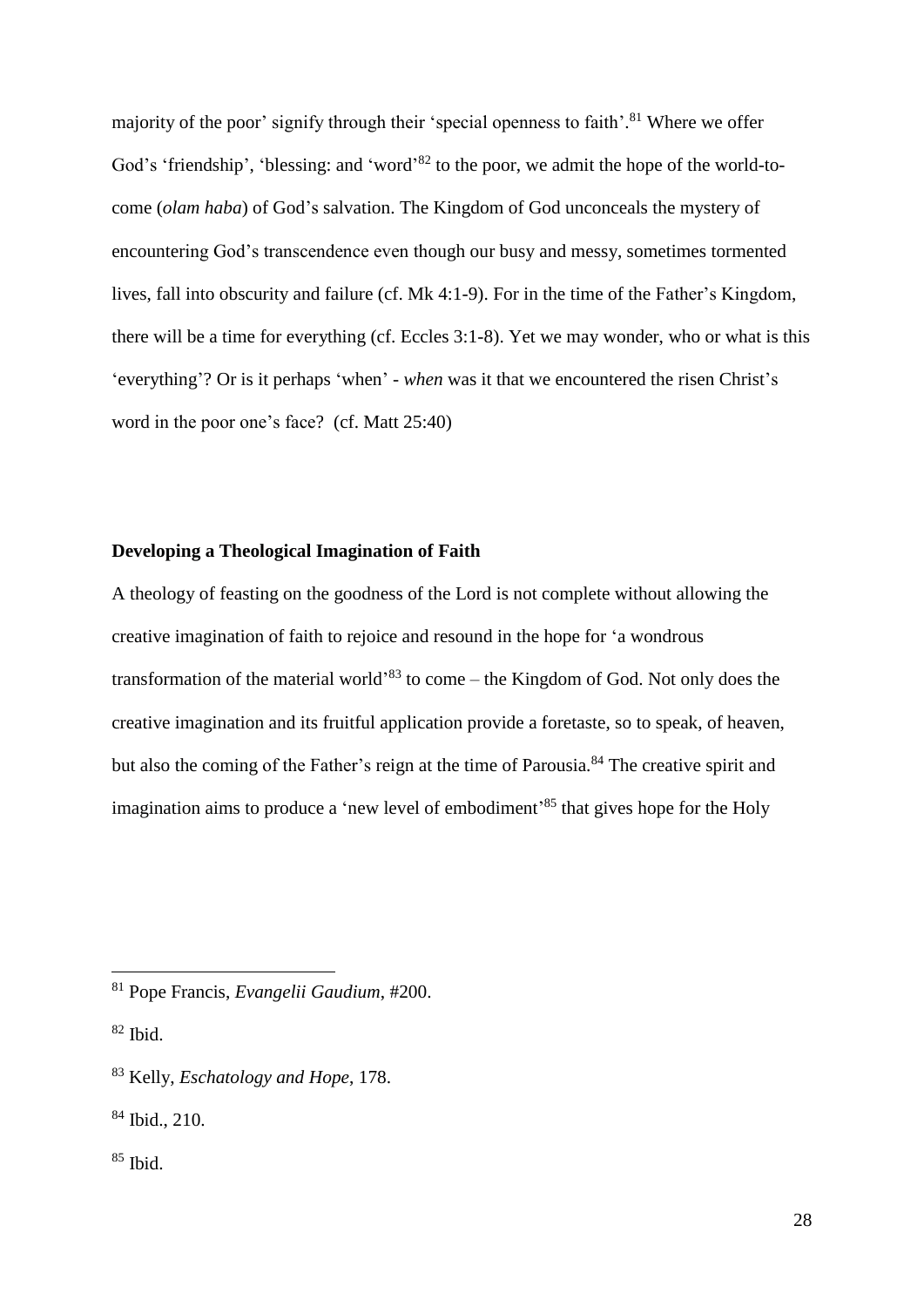Spirit to 'penetrate and refashion the world'<sup>86</sup> with the 'superabundance'<sup>87</sup> of God's grace in the risen Christ. Through gifts of the creative human spirit, fostering '[c]onstant contemplation of the whole Christ' in, for example, art, music and poetry, the person of faith is 'compelled to speak of a Christian 'attunement' to or 'consonance' with God'.<sup>88</sup> Such 'attunement' or 'consonance' 'springs from faith, hope and love',<sup>89</sup> 'of being moved and possessed by<sup>'90</sup> the beautiful: the risen Christ's word in the other's face. A theology of feasting does not fully unfold without a celebration of the creative talents of the human person that portray a fundamental trait of a theology of feasting, namely, 'the wisdom of love at the service of love'. 91

We could well wonder in a theology of feasting, how might the face of the risen Jesus help our hearts to grow? At times, as loneliness and depression or perhaps pretending to love, makes us hostile towards others,  $92$  we could fall into limiting our friendship and exempt relatives, friends or acquaintances because they are poor, different or very difficult to deal with. Such a choice can be made where fear grips the soul with bitterness and stifles the creative movements of hospitality. As a result, we may through our wounds diminish the gift of grace long awaiting to unfold in relationships. However, such a wounded condition should

<u>.</u>

 $86$  Ibid.

<sup>87</sup> Ford, *Self and Salvation*, 271.

<sup>88</sup> Balthasar, *The Glory of the Lord, Vol. I*, 242.

 $89$  Ibid.

<sup>90</sup> Ibid., 247.

<sup>&</sup>lt;sup>91</sup> Levinas, 'Otherwise than Being,' 162.

<sup>92</sup> Henri Nouwen, *Reaching Out* (Fount: London, 1996), 48-49, 74.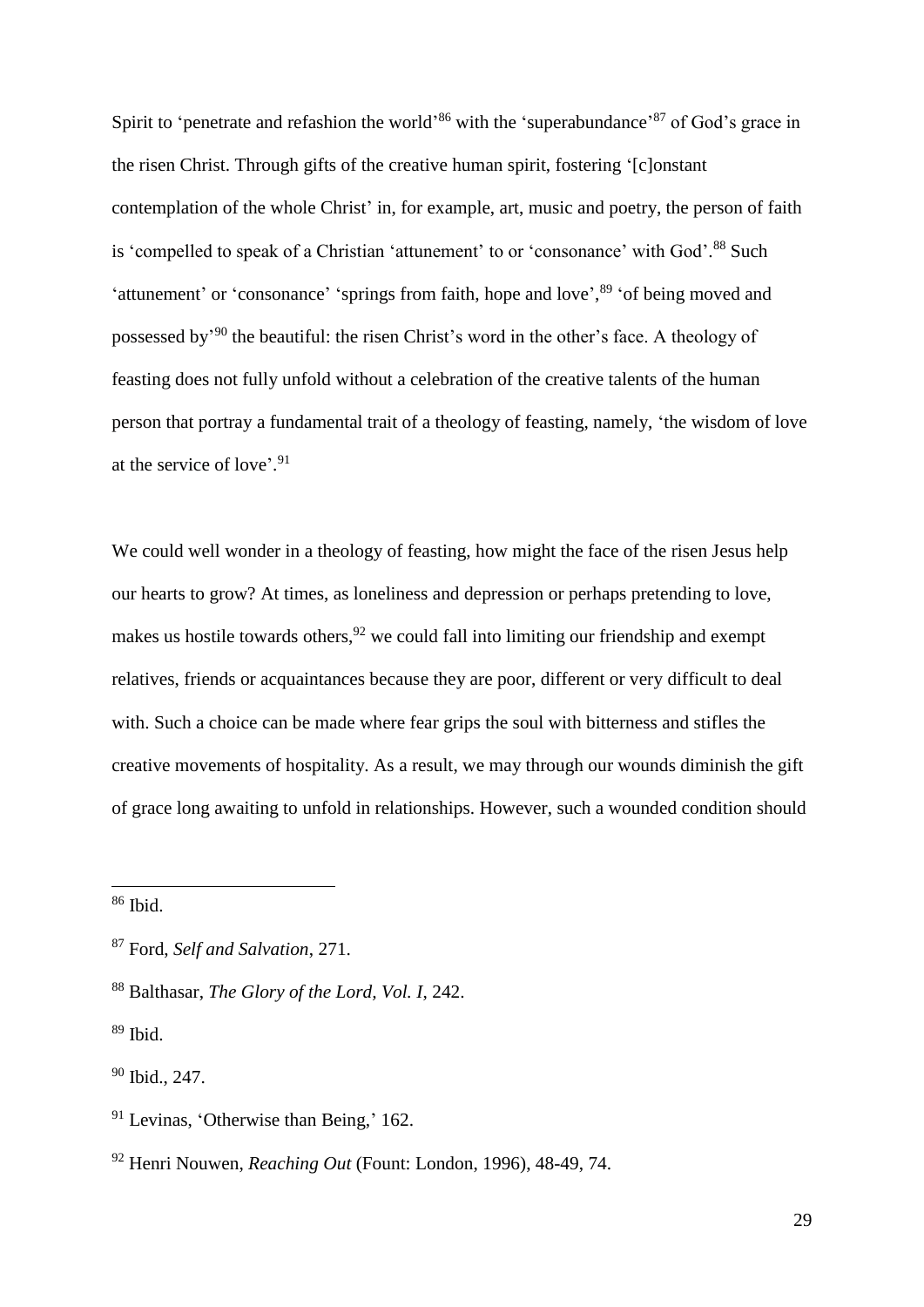not be the last word. Suffering need not be useless and for nothing.<sup>93</sup> A theology of feasting aims to touch and stir a wounded soul through developing a theological imagination of faith a creative sense inspiring hope, courage and confidence to face the demands of each day.

We can then infer that under the countenance of risen Christ's face lies a word of hope and encouragement to take on the heart of a poet or musician or artist, to create joy out of pain, and hope from suffering. We can begin to relate that a theology of feasting facilitates the creative, artistic imagination at work, fostered through prayer, hospitality and lovingkindness. So, for example, taking on the creative imagination of an artist's vision, we could paint a scene of the Lord's table in the Kingdom of God and envisage its splendour between two beautiful, pure and unaltered gardens, one of grapes (Eden), and the other of olives (Gethsemane). We may then contemplate how the gardens of Eden and Gethsemane, adorning the Kingdom of God, inspires spiritual practices of faith, adoration and repentance, a joyful song or dance with others, and a heavenly feast. In a theology of feasting, we can envisage that the creative, human spirit reflects an outpouring of love and small goodness from encountering Christ's wounds and words in the other's face.

The hope of feasting at the Lord's table in the Kingdom of God may well reveal a penetrating encounter of the 'divine mystery'.<sup>94</sup> Here, for example, philosophers, theologians, mystics, poets, musicians, artists or storytellers might want to respond with their creative imaginations. Like the Psalmist, they might lead us to the Lord's table as, 'They feast on the abundance of your house, and you give them drink from the river of your delights. For with

<u>.</u>

<sup>93</sup> Emmanuel Levinas, 'Useless Suffering,' 94.

<sup>94</sup> Kelly, *Eschatology and Hope*, 172.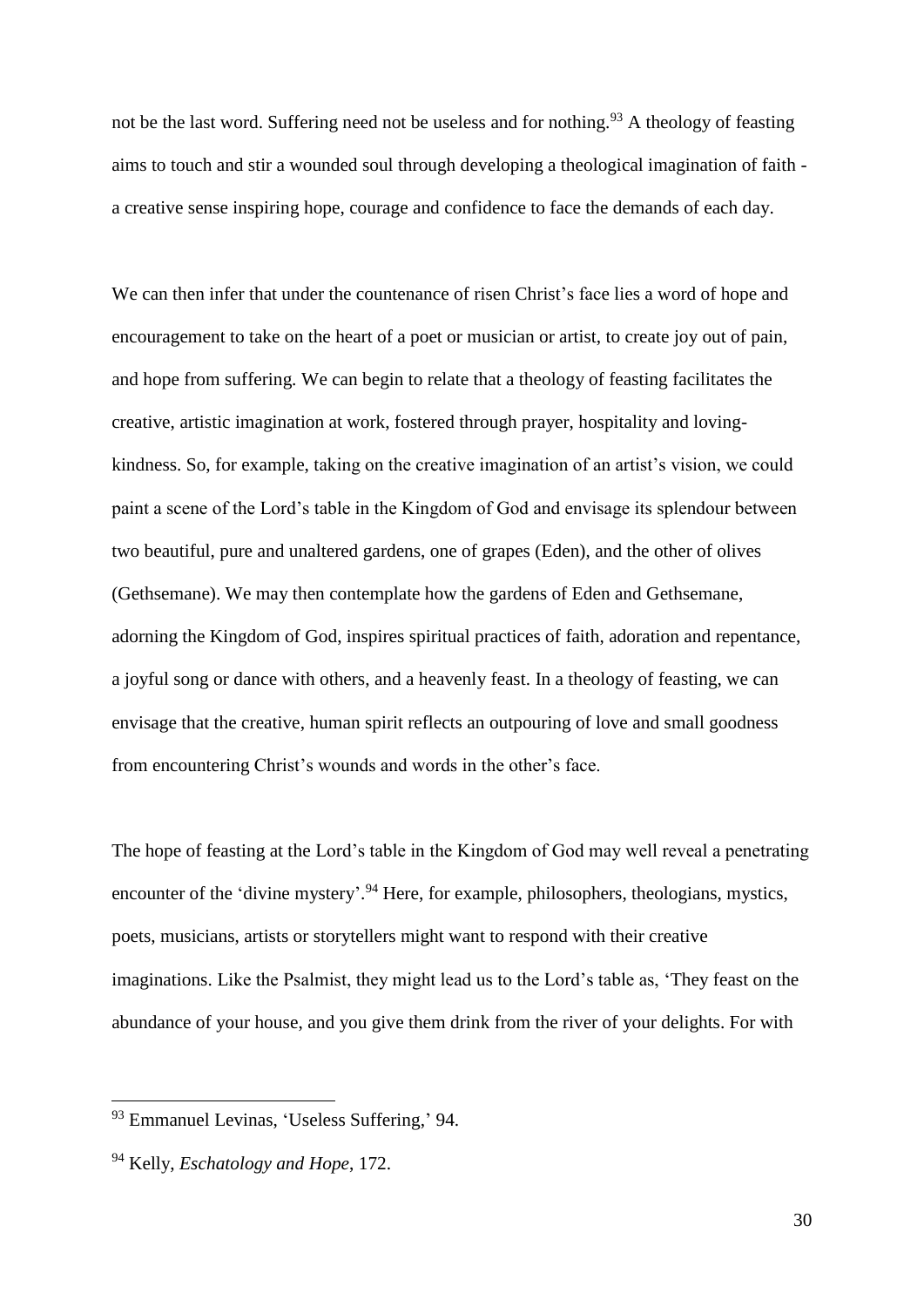you is the fountain of life; in your light we see light' (Ps. 36:8-9). Learning from 'great thinkers,<sup>95</sup> we might envision the 'immeasurable wonder' of the resurrection life of meeting Christ in the Father's kingdom. Walking with mystics, as it were, in 'the garden of the Lord', we can be led to see the 'abundance' of God's 'steadfast love' (Ps. 36:5) even amongst deserts of hopelessness: 'For the Lord will comfort Zion; he will comfort all her waste places, and will make her wilderness like Eden, her desert like the garden of the Lord; joy and gladness will be found in her, thanksgiving and the voice of song' (Isa 51:3). With poets, like Hopkins, we might give praise to the 'pied beauty', 'the dappled things' of God's creation like fallen 'chestnuts' or 'finches' wings'. <sup>96</sup> Whilst artists teach us to be shaped and coloured through bursting cries of inspiration, musicians by example help us to be immersed into the sound of God's delight. And storytellers too soak our imaginations into the river of the Lord's delights, so that we might partake of an unaltered, original and pure wine of love, ever ancient and ever new, timeless. Envisioning such creative encounters of 'divine mystery', Anthony Kelly relates:

*Within* the divine mystery, in communion with the divine persons, the blessed share in the divine life. A variety of sense analogies is applicable here. To be in heaven is to feast on the reality of God, to drink from the source of life. It is to taste the sweetness of the Spirit and inhale its fragrance. It is to plunge into the depths of divine mystery. We will hear the eternal music of the Word and touch

<sup>95</sup> Ibid., 176.

<sup>96</sup> Hopkins, *Poems and Prose*, 30. A reference to Hopkins' poem, 'Pied Beauty': 'Glory be to God for dappled things – For skies of couple-colour as a brinded cow; For rose-moles in all stipple upon trout that swim; fresh-firecoal chestnut falls; finches' wings…'.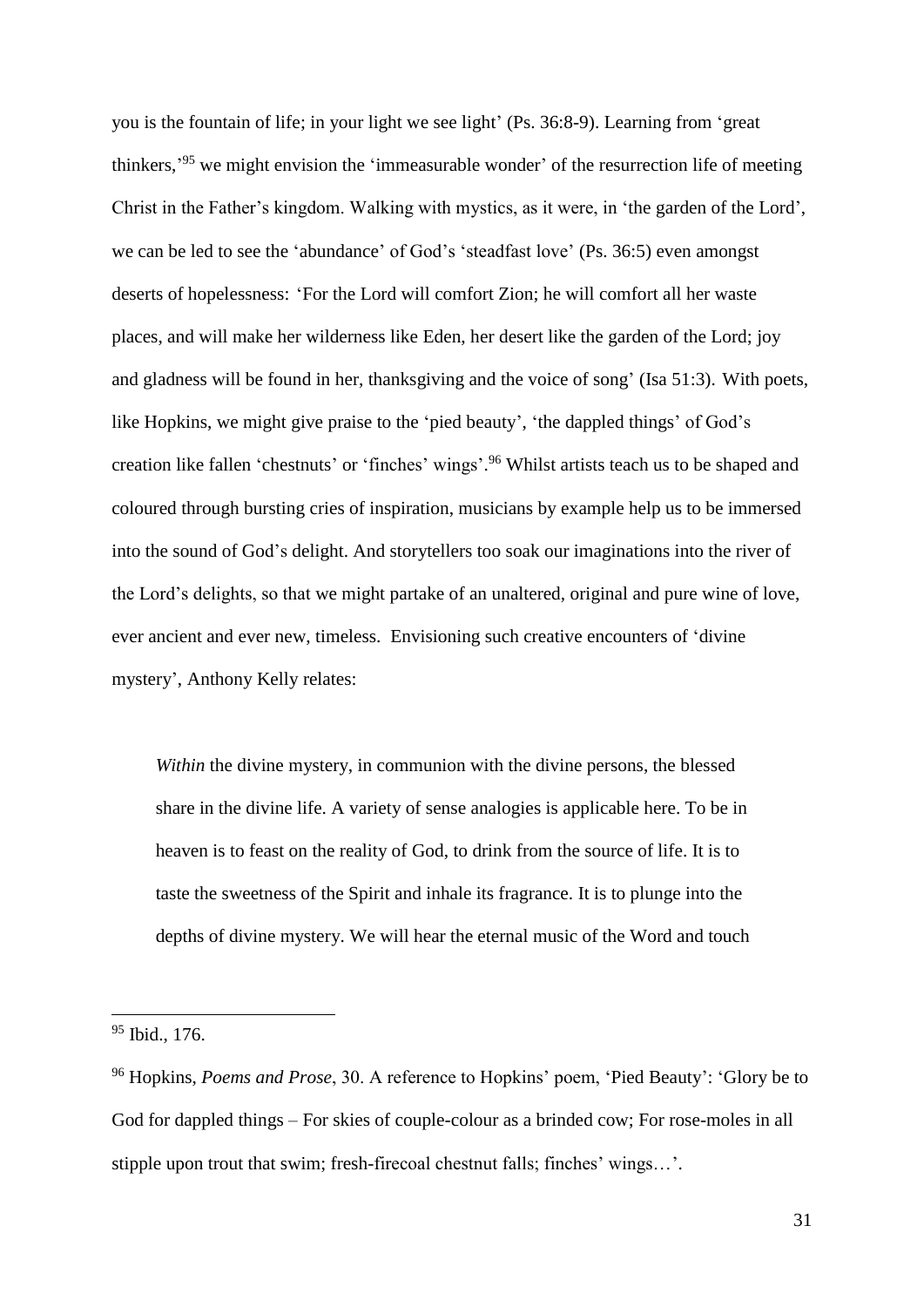and embrace what in life could never be grasped. We will move with the energies of divine life and see the perpetual light that shines upon us. Within God, the blessed not only meet God face to face but also see the universe, in every dimension of its being and becoming, as God's continuing and creative selfmanifestation.<sup>97</sup>

Through the animation of sense analogies, Kelly leads us towards a vision of the resurrected life. The creative works of the human spirit, from art to music, from mystical prayer to the work of scholars, evoke more than a mere taste of the future world of the resurrected life;<sup>98</sup> our senses are invited, immersed into the Spirit's sweetness and fragrance. In effect this translates as the vision of a new order of the universe, namely of living *in* the resurrection of Christ. For Kelly, this is a time of feasting on God's reality - the risen Christ. As a result, through encountering the risen Christ, we are invited to feast on the abundance of his steadfast love. Such feasting unveils 'the beginning of a new creation'<sup>99</sup> of righteousness and faithfulness wherein we are transfigured and transformed. In the transfiguration of resurrection with Christ, a new 'space-time' existence unfolds as the transformation of our 'future spiritual embodiment'.<sup>100</sup> Here the Spirit's force of creativity unites the source of all being (the Father) with the form of all being (the Son). Creation and redemption are poured

<sup>97</sup> Kelly, *Eschatology and Hope*, 172.

<sup>98</sup> Ibid., 176-7.

<sup>99</sup> Ibid., 177.

<sup>100</sup> Ibid., 176-7.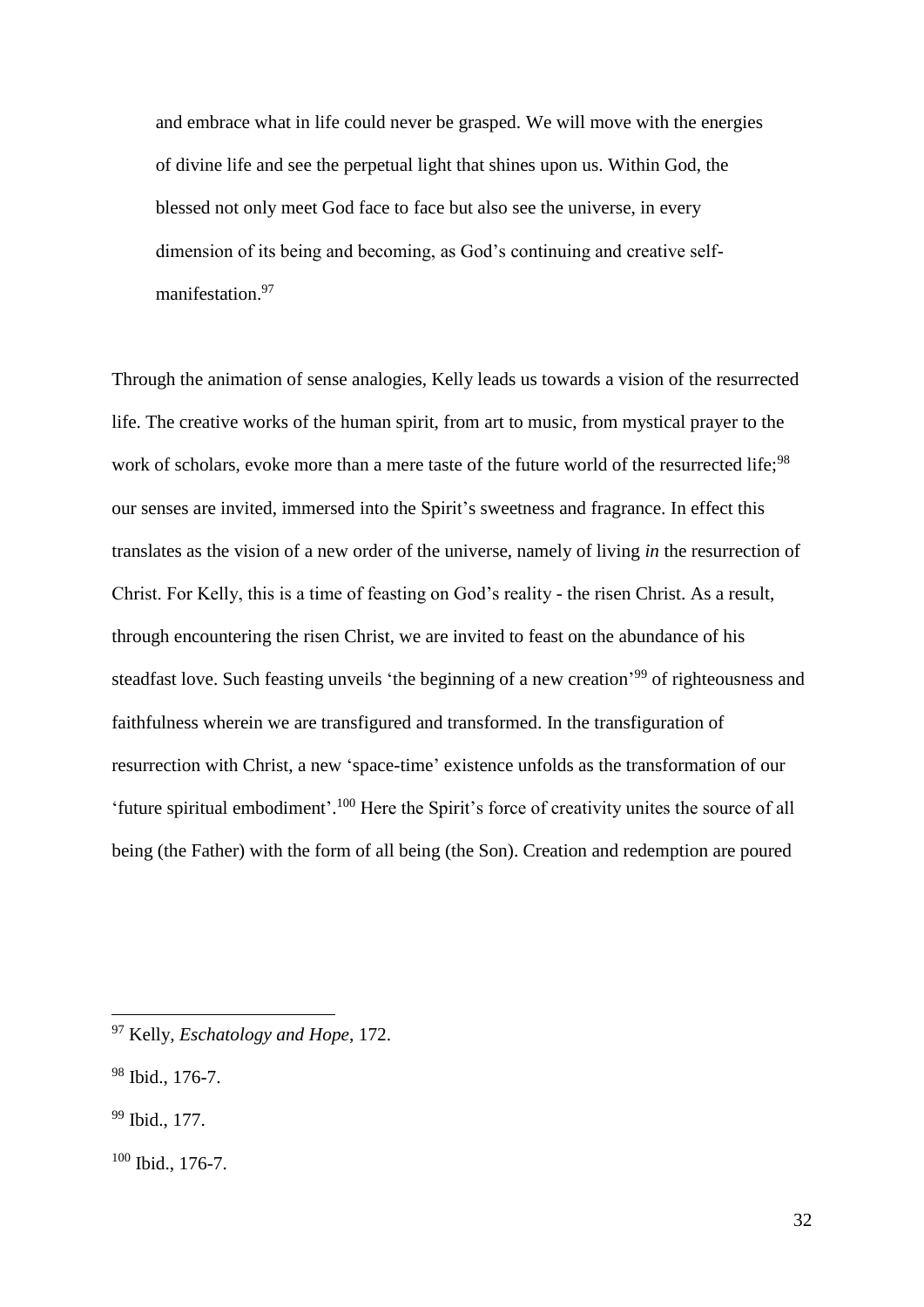forth together. Might not Gerard Manley Hopkins have spoken of such glory when he wrote in 'God's Grandeur,' 'There lives the dearest freshness deep down things'?<sup>101</sup>

To feast then with the risen Christ invites a moment of transformation into the 'dearest freshness' of God's glory: the risen Christ gives glory in all manner or form of Creation – whether in an autumn leaf, a baby's smile or a beloved's sorrow. A poet's or artist's eye of inspiration and wonder may by example lead us to smell the sweetness of a rose, freesia, wild violet and lilac, inhale the fragrance of a lily, hyacinth, lavender and boronia, or to listen to 'the eternal music' of Trinitarian love in all Creation. If we are then able to gaze towards heaven singing 'psalms and hymns and spiritual songs … singing and making melody to the Lord' (Eph 5:19), might not then 'the dearest freshness' of the risen Christ transform our hearts into a Eucharistic splendour of 'joy and gladness' and 'thanksgiving' (Isa 51:3). Given the epiphany of divine mystery lies in the revelation of Christ resurrected, something of the mystery of heaven beckons to be related. We could imagine this something as 'the voice of song' (Isa 51:3) rejoicing of being invited to feast on the reality of love, mercy and forgiveness in the Father's kingdom.

### **Conclusion: 'For I was hungry and you gave me food'**

The death of a beloved may well remind us that the Kingdom of God is near. The death of one in whom we are so fond of signifies that love never ends and continues to be born into an ever new expression of intimacy. Through the eyes of faith, we may discover hope in a profound passivity that God is near; indeed that we are 'seen by God'<sup>102</sup> in both our mourning

<u>.</u>

<sup>101</sup> Hopkins, *Poems and Prose*, 27.

<sup>102</sup> Balthasar, *The Glory of the Lord Vol. I*, 191.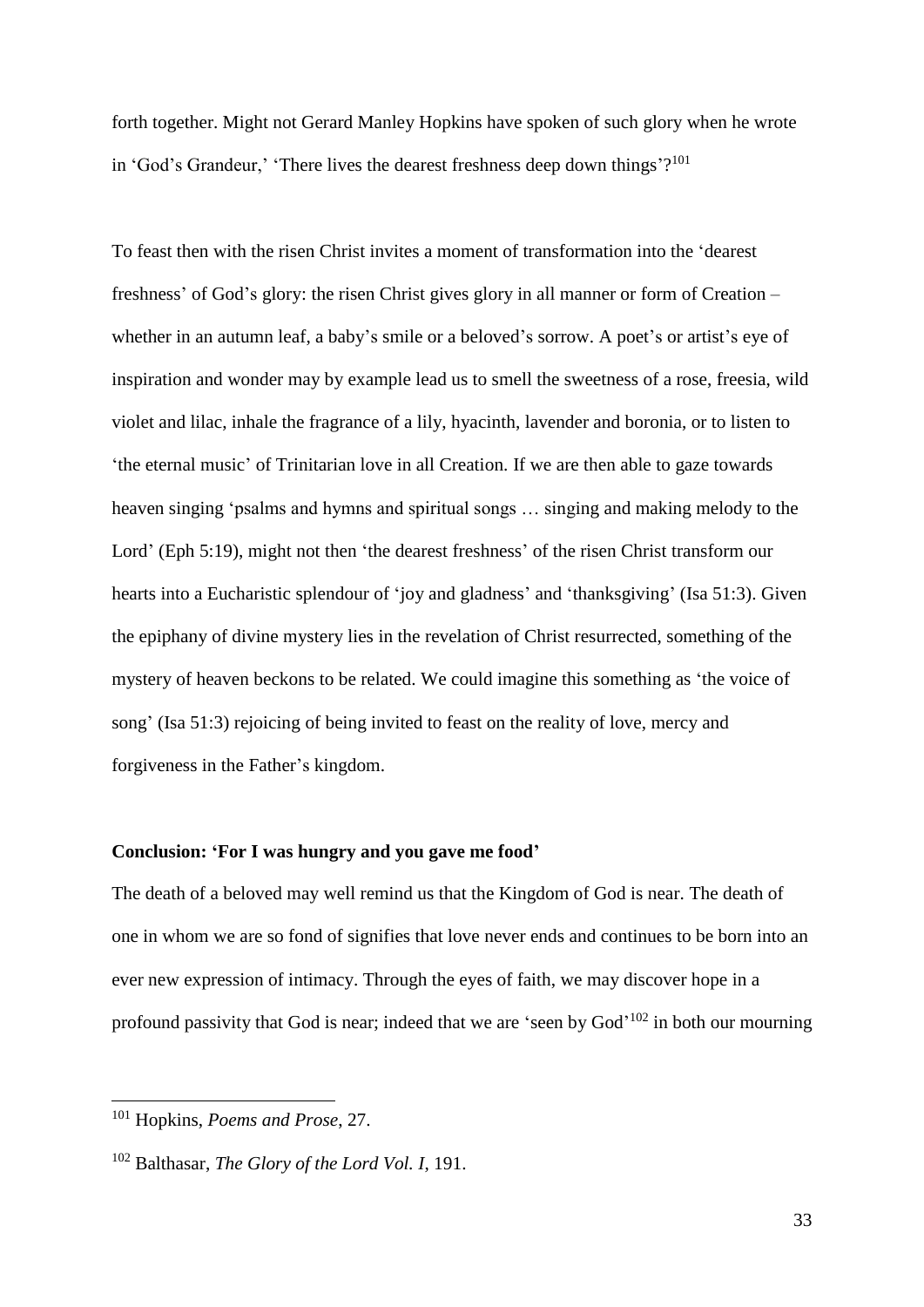and love. The death of the loved one reveals an infinite amount of meaning; it signifies a final transformation and consummation of our beings into the resurrected life of Christ. At times, we may not sense the future in the promise of goodness. We may act as if the small goodness of being-for-the-other is possible without eschatology, the grace of fulfilment, redemption and healing. Is it possible then to fall into the thinking that God has withdrawn from history, refusing consolations, and to rest more on a faceless and impersonal 'god'<sup>103</sup> rather than a personal God?

Levinas may well question, 'The enigma of a God speaking in man and of man not counting on any god?' <sup>104</sup> Levinas' distinction between 'God' and 'god' may help to explain an inopportune future where 'faceless gods, impersonal gods' contaminate our vision to make the future 'unforeseeable' and 'losing itself in nothingness'.<sup>105</sup> Goodness then without any future, any eschatology, is but a falling into 'the egoism of enjoyment'<sup>106</sup> for oneself; the antipathy of alterity. So then, we can become disoriented and 'enslaved to the elemental spirits (gods)' (Gal 4:3) projected by our ego or thirst to reduce *my* future to self-care and competitive personal glory and achievements leaving others lonely and forgotten. In contrast,

<sup>103</sup> Levinas, *Totality and Infinity*, 142.

<sup>104</sup> Levinas*, Otherwise than Being*, 154.

<sup>105</sup> Levinas, *Totality and Infinity*, 142, 158, 160.

<sup>106</sup> Ibid., 142.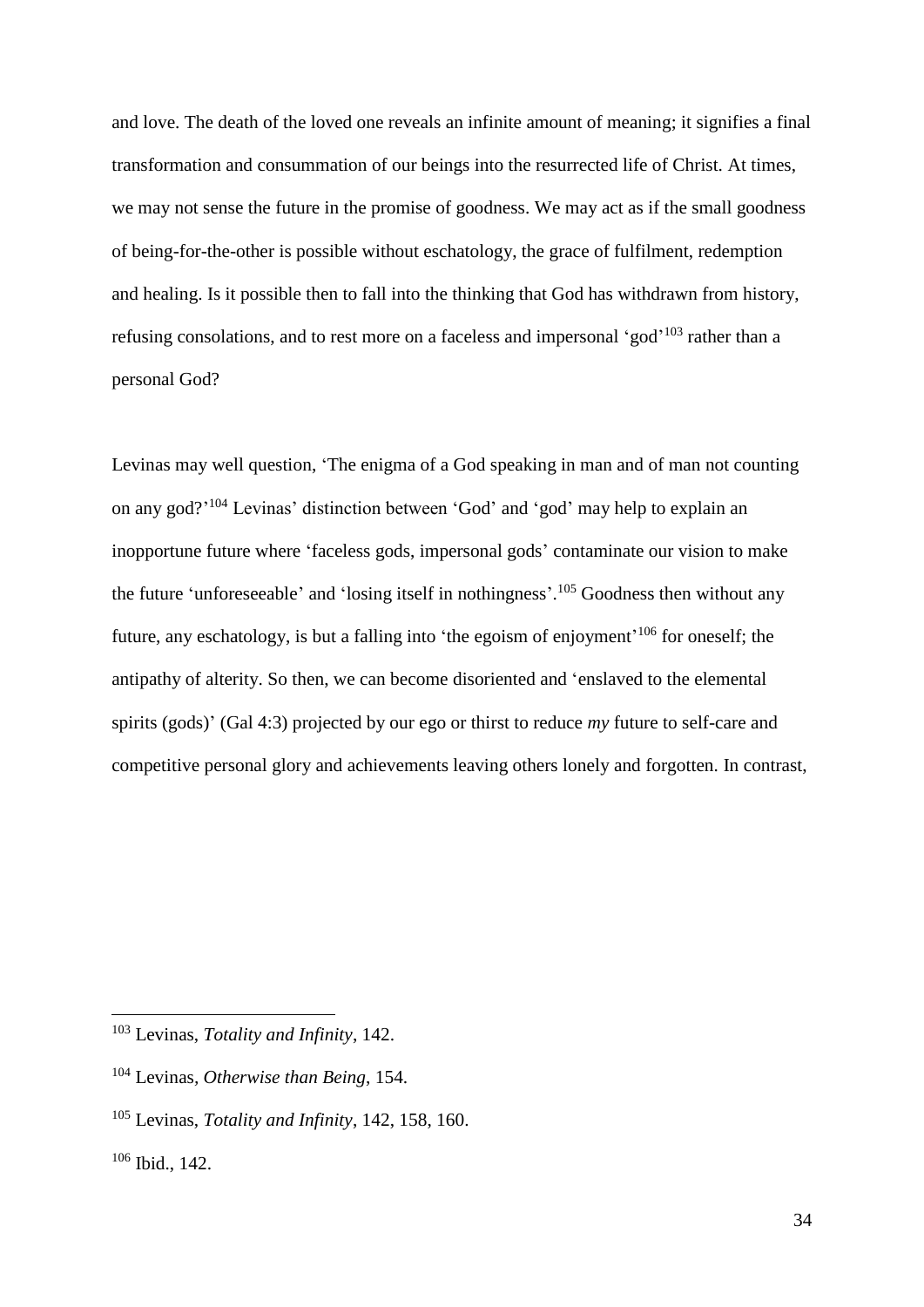possessing an eschatological sense in being,<sup>107</sup> namely the goodness of God, transforms the actions of the self into the small goodness of responsibility for-the-other.

God's word in the other's face, wavering like 'a blinking light,' leaves us on 'the very pivot of revelation'; <sup>108</sup> an ambiguity in being where we do not know truly whether we have listened to God's word or not. To have a an eschatological sense, to distinguish between God's word in the other's face and 'the facelessness of the pagan gods,'<sup>109</sup> reflects the hope of encountering the Kingdom of God, to discover the gift of the One who loves us rather than pursuing the enjoyment of any magical intervention or magical otherness that conjures up responsibility without any personal engagement. A theology of feasting becomes a movement towards God's goodness, the one whom we can trust ('I am who I am' (Ex 3:14)), who embraces, penetrates, animates and provokes us with the risen Christ.

We need to take a step away from 'experiencing' or enjoying a faceless god's word to 'encountering' the deepest passivity (a 'boundless self-surrender'<sup>110</sup>) of being oriented by the risen Christ to be what we receive: graceful - that means - responsible for the other. The encounter signifies the diachrony of God's word as it comes to us through the eschatological time of responsibility for the other. In a way, the problem is that we do not always open to

<sup>&</sup>lt;sup>107</sup> Emmanuel Levinas, 'Meaning and Sense' in Basic Philosophical Writings, edited by Adriaan T. Peperzak, Simon Critchley and Robert Bernasconi (Bloomington: Indiana University Press, 1996), 64.

<sup>108</sup> Levinas*, Otherwise than Being*, 154.

 $109$  Ibid., 160.

<sup>110</sup> Balthasar, *The Glory of the Lord Vol. I*, 191.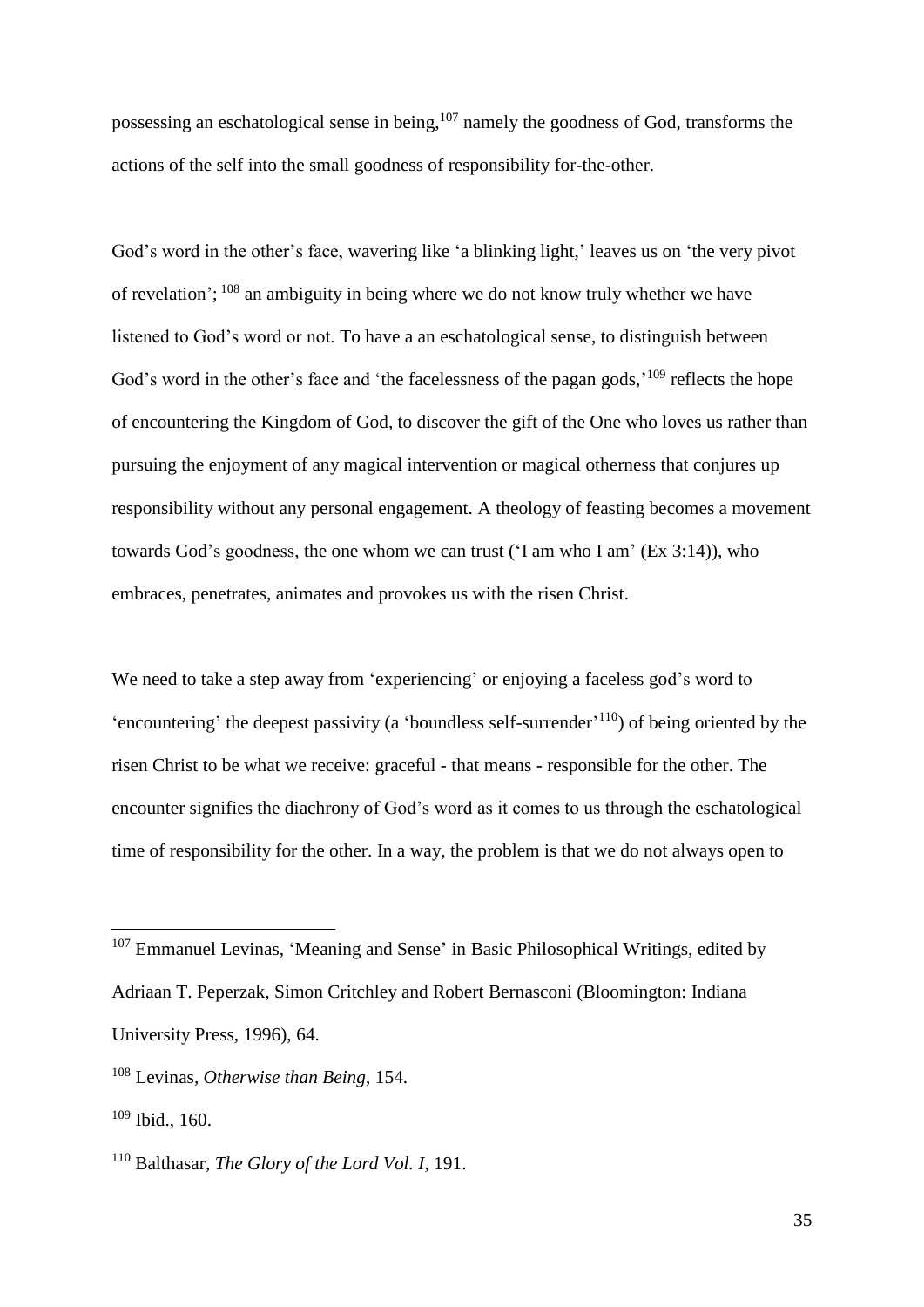God's goodness; the time of the other has not penetrated the moral conscience. But for goodness to possess an eschatological future, we need to take on Christ's gentleness and meekness to speak face to face (2 Cor 10:1) as if we are sharing a banquet with the other in the Kingdom of God, an unthematisable realm of God's love and promise of forgiveness. Through such openness and small goodness, we can be truly chosen by God like the 'the poor, the crippled, the blind and the lame' (Lk 14:21) and be invited to the 'great dinner' (Lk 14:16) of the Kingdom of God. The Good-in-us animates the grace of eschatological fulfilment, which for the most part we do not see because of our competing self-interest and ego-centric self. Redemption and healing awaits as does the Kingdom for it is new as much as it is near in the risen Christ's presence of healing and forgiveness in us.

Essentially, both Christ's death and resurrection underpin a theology of feasting in the Kingdom of God, culminating in the hope for Parousia, for the return of Christ. And in the hope of meeting our loved one again, lies the face of the risen Christ who beckons us to his table in the Father's Kingdom and share the heavenly feast of joy, thanksgiving and song with those on the margins of society. Then, if we look closely as we sit beside the 'stranger, widow and orphan' (Ex 22:21-22) we may discover the Messiah's face saying to us, 'for I was hungry and you gave me food, I was thirsty and you gave me something to drink, I was a stranger and you welcomed me' (Matt 25:35).